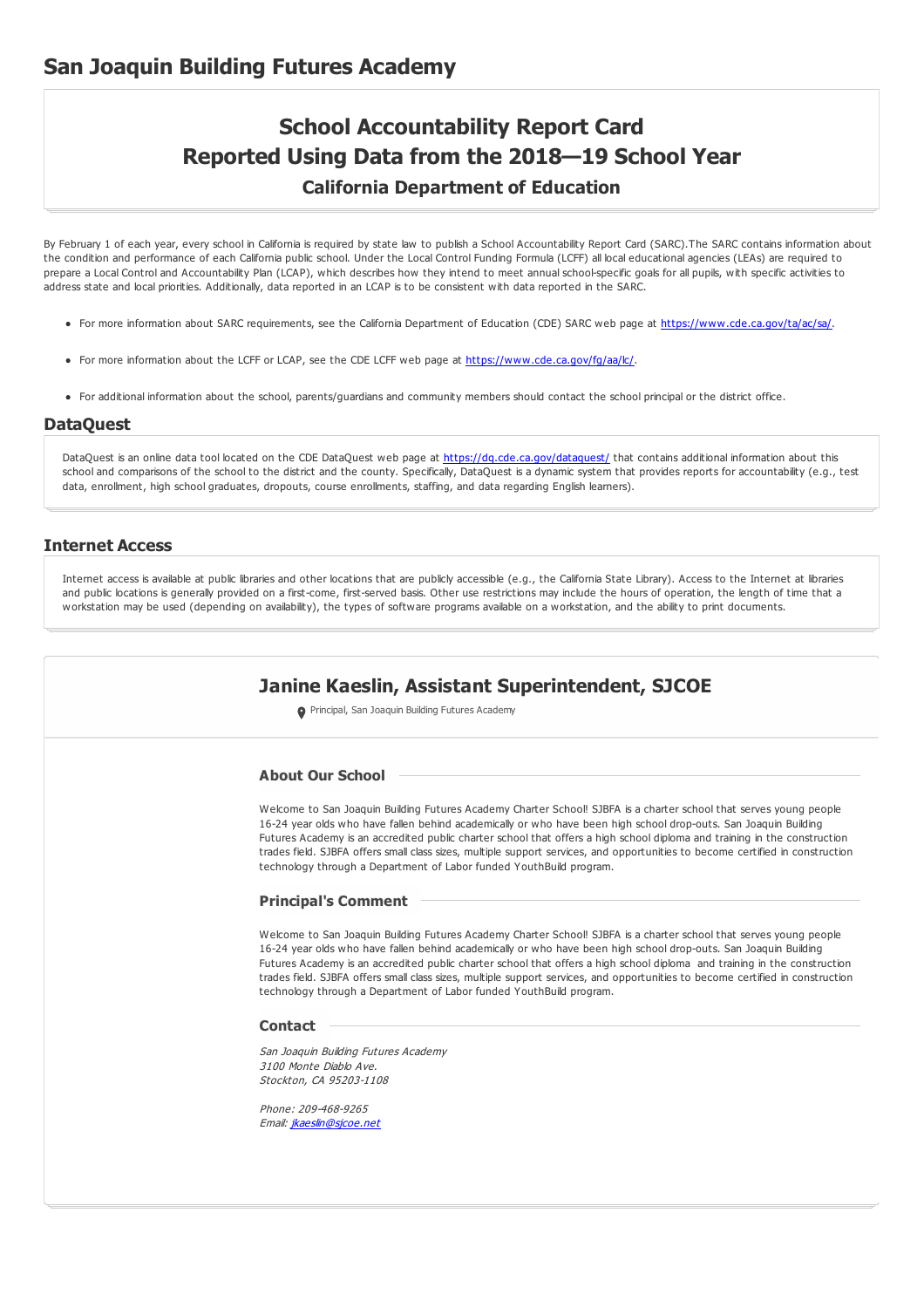# **About This School**

## **Contact Information (School Year 2019—20)**

| District Contact Information (School Year 2019-20) |                                        |  |  |  |  |  |
|----------------------------------------------------|----------------------------------------|--|--|--|--|--|
| <b>District Name</b>                               | San Joaquin County Office of Education |  |  |  |  |  |
| <b>Phone Number</b>                                | $(209)$ 468-4800                       |  |  |  |  |  |
| Superintendent                                     | James Mousalimas                       |  |  |  |  |  |
| <b>Email Address</b>                               | jstanton@sjcoe.net                     |  |  |  |  |  |
| Website                                            | http://www.sjcoe.org                   |  |  |  |  |  |

| School Contact Information (School Year 2019-20)    |                                           |  |  |  |
|-----------------------------------------------------|-------------------------------------------|--|--|--|
| <b>School Name</b>                                  | San Joaquin Building Futures Academy      |  |  |  |
| <b>Street</b>                                       | 3100 Monte Diablo Ave.                    |  |  |  |
| City, State, Zip                                    | Stockton, Ca, 95203-1108                  |  |  |  |
| <b>Phone Number</b>                                 | 209-468-9265                              |  |  |  |
| Principal<br><b>SJCOE</b>                           | Janine Kaeslin, Assistant Superintendent, |  |  |  |
| <b>Email Address</b>                                | jkaeslin@sjcoe.net                        |  |  |  |
| Website                                             | www.sjcoe.org/buildingfutures             |  |  |  |
| County-District-School 39103970121723<br>(CDS) Code |                                           |  |  |  |

Last updated: 1/16/2020

## **School Description and Mission Statement (School Year 2019—20)**

San Joaquin Building Futures Academy (SJBFA) is a charter school for 16-24 year olds who have experienced difficulty in completing their high school diploma and learning job skills. SJBFA offers small class sizes, multiple support services, a flexible contracted learning schedule, and opportunities to become certified in construction technology and employed in the local community.

Currently SJBFA is in partnership w ith YouthBuild San Joaquin, a federally funded construction and employment-training program. Students enrolled in YouthBuild have the opportunity to earn money, learn construction skills, and attend high school at the same time. Training in the YouthBuild Program while attending SJBFA allow s students to gain valuable hands-on experience, on-the-job training and build 21st-century life and career skills while earning a high school diploma. SJBFA also partners with the Greater Valley Conservation Corps (GVCC), a work readiness program which teaches participants work and life skills through green job training. As with YouthBuild, students can participate in the program while attending high school at the same time.

SJBFA begins every school year w ith 120 students and w orks to build a sustainable community w ith 100-130 students at any given time throughout the year. There are many obstacles that our student population must overcome to be successful in school. SJBFA works to eliminate all barriers. In 2016, Little Builders opened as a collaborative effort with HeadStart San Joaquin, which provides daycare for the children on site.

SJBFA staff always w orks to improve best practice. Staff are ready to provide the many services that are available for SJBFA students. SJBFA is a contracted learning site, to assist with student work schedules, family responsibilities, and educational needs. Students are provided a class schedule with additional opportunities for tutoring, project based learning, working outside of school, and additional time to complete construction projects without compromising structured core educational time. SJBFA continues to evaluate the needs of students. Stakeholder engagement is always appreciated. Parent, student, staff, and stakeholder feedback is captured in many forms including surveys, quarterly conferences, meetings, LCAP stakeholder meetings, parent cafes, and meetings with school administration. Students are at the heart of every decision.

Mission

We will transform all students' lives through academic achievement and acquisition of 21st Century skills. We commit to using a comprehensive support system to ensure this happens.

Vision

Our school is a caring, compassionate, safe learning environment w here students and staff are inspired, mentored and realize their full potential as life-long learners. Our students recognize that they have the know ledge and skills to set and attain goals, identify triggers that hinder progress, problem solve, and accept responsibility for their actions. Our students empower themselves to become better human beings and positive contributors to their community.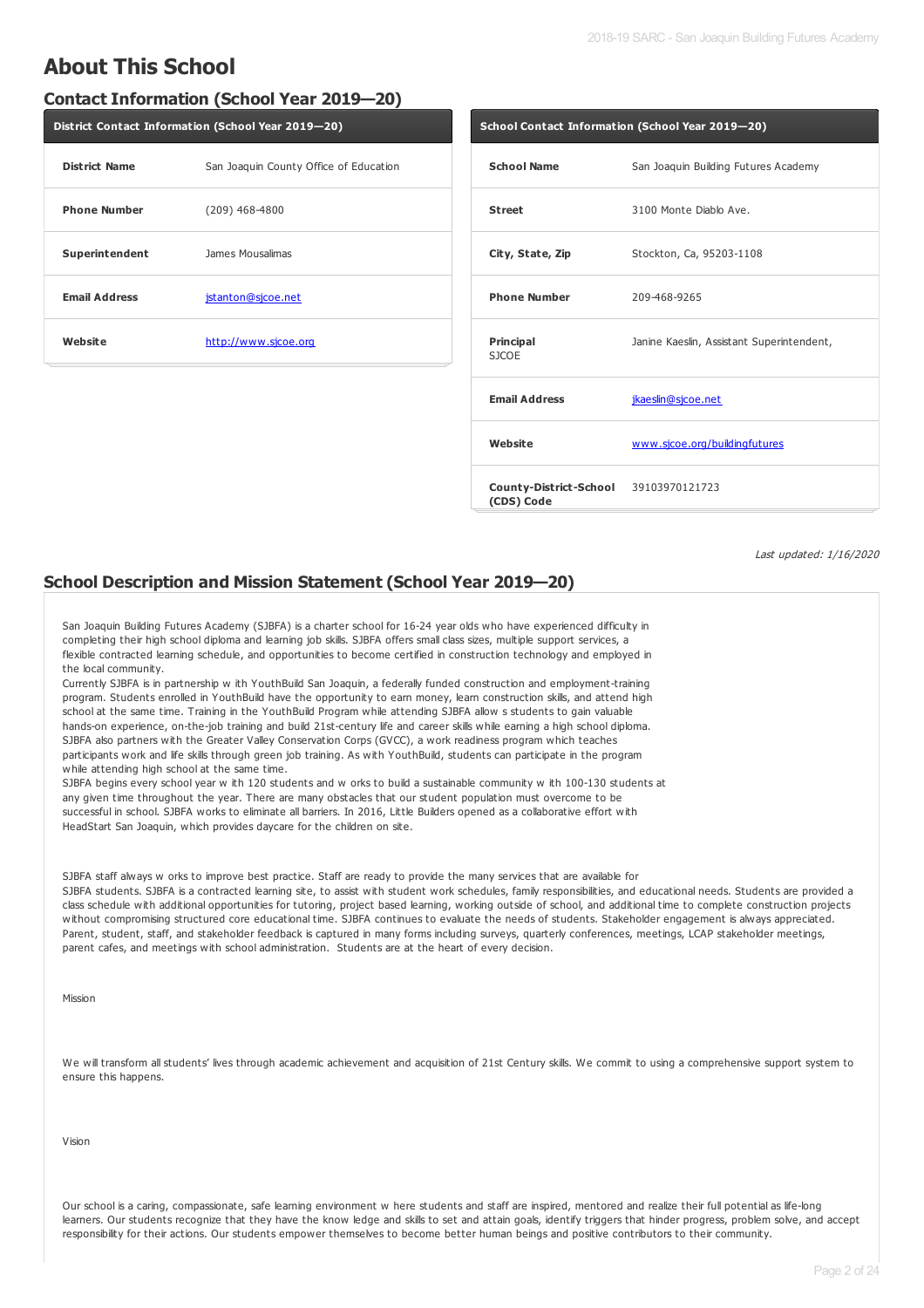Last updated: 1/16/2020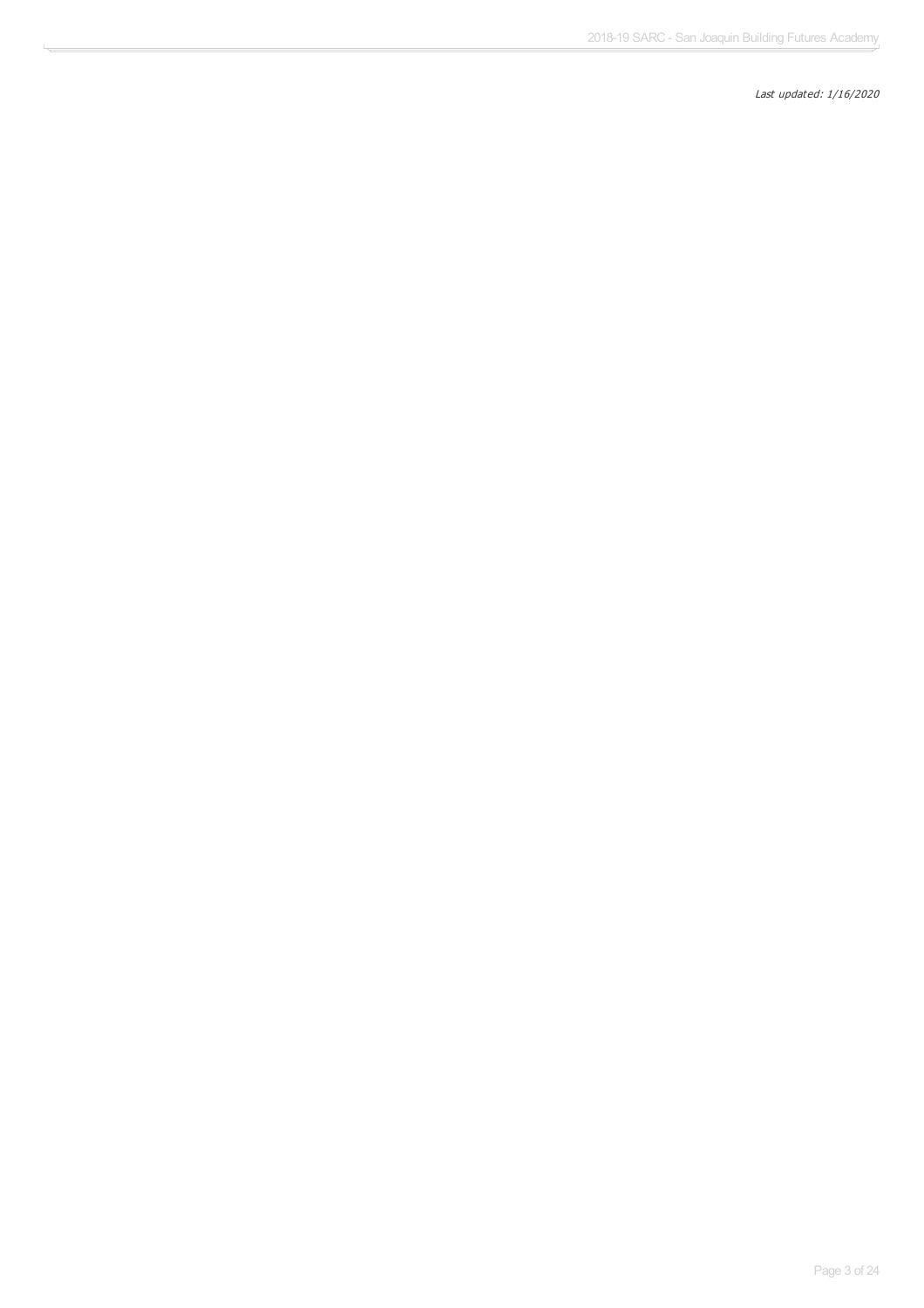# **Student Enrollment by Grade Level (School Year 2018—19)**

| <b>Grade Level</b>      | <b>Number of Students</b> |
|-------------------------|---------------------------|
| Grade 9                 | 7                         |
| Grade 10                | 21                        |
| Grade 11                | 39                        |
| Grade 12                | 55                        |
| <b>Total Enrollment</b> | 122                       |



Last updated: 1/2/2020

# **Student Enrollment by Student Group (School Year 2018—19)**

| <b>Student Group</b>                | <b>Percent of Total Enrollment</b> |
|-------------------------------------|------------------------------------|
| Black or African American           | 23.80 %                            |
| American Indian or Alaska Native    | 0/6                                |
| Asian                               | 2.50%                              |
| Filipino                            | $\frac{0}{0}$                      |
| Hispanic or Latino                  | 63.10%                             |
| Native Hawaijan or Pacific Islander | $\frac{0}{0}$                      |
| White                               | 3.30%                              |
| Two or More Races                   | 7.40%                              |
| <b>Student Group (Other)</b>        | <b>Percent of Total Enrollment</b> |
| Socioeconomically Disadvantaged     | 92.60%                             |
| English Learners                    | 9.80%                              |
| Students with Disabilities          | 10.70 %                            |
| Foster Youth                        | 1.60 %                             |
| Homeless                            | 5.70 %                             |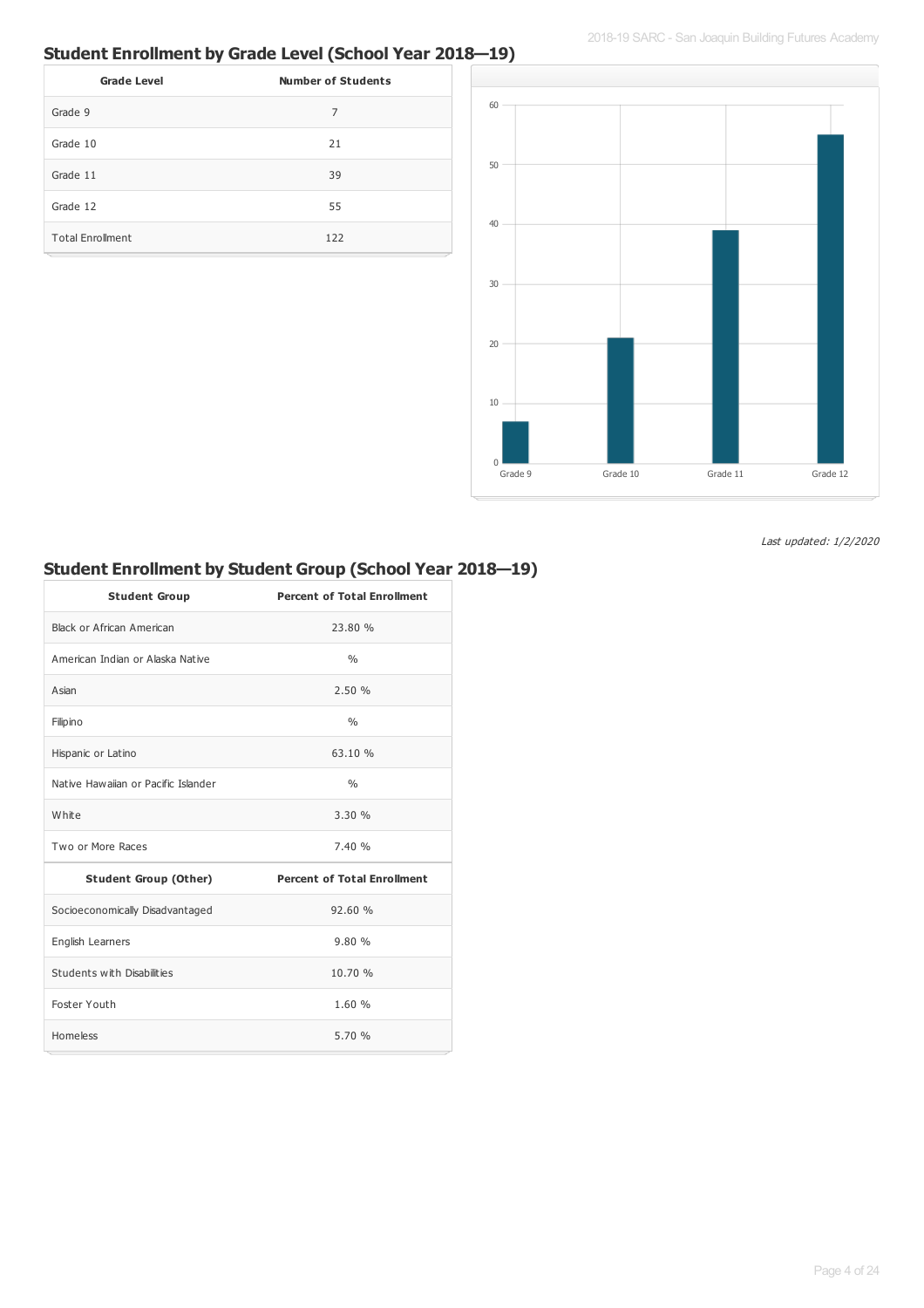# **A. Conditions of Learning**

# **State Priority: Basic**

The SARC provides the following information relevant to the State priority: Basic (Priority 1):

- Degree to which teachers are appropriately assigned and fully credentialed in the subject area and for the pupils they are teaching;
- Pupils have access to standards-aligned instructional materials; and
- School facilities are maintained in good repair

## **Teacher Credentials**

| <b>Teachers</b>                                                                   | School<br>2017<br>$-18$ | School<br>2018<br>$-19$ | School<br>2019<br>$-20$ | District<br>$2019-$<br>20 |
|-----------------------------------------------------------------------------------|-------------------------|-------------------------|-------------------------|---------------------------|
| With Full Credential                                                              | 6                       | 6                       | $\mathbf{1}$            | 182                       |
| Without Full Credential                                                           | 0                       | $\Omega$                | 1                       | 69                        |
| Teachers Teaching Outside Subject<br>Area of Competence (with full<br>credential) | $\Omega$                | $\Omega$                | $\Omega$                | 1                         |



Last updated: 1/30/2020

### **Teacher Misassignments and Vacant Teacher Positions**

| <b>Indicator</b>                                  | $2017 -$<br>18 | $2018 -$<br>19 | $2019 -$<br>20 |
|---------------------------------------------------|----------------|----------------|----------------|
| Misassignments of Teachers of English<br>Learners | 0              | $\Omega$       | $\Omega$       |
| Total Teacher Misassignments*                     | 0              | 0              | 0              |
| Vacant Teacher Positions                          | $\Omega$       | 0              | 0              |



Note: "Misassignments" refers to the number of positions filled by teachers who lack legal authorization to teach that grade level, subject area, student group, etc. \* Total Teacher Misassignments includes the number of Misassignments of Teachers of English Learners.

Last updated: 1/30/2020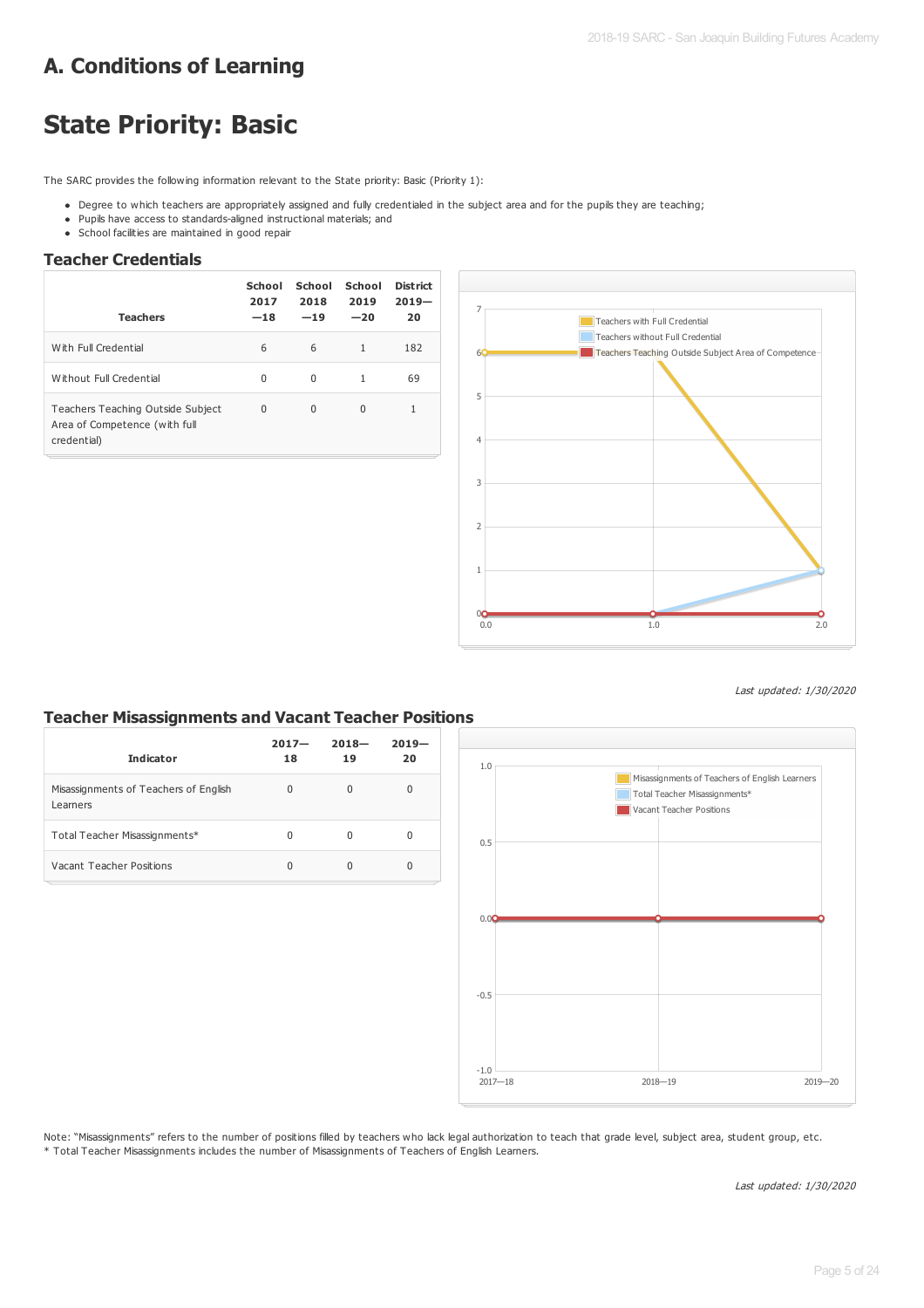## **Quality, Currency, Availability of Textbooks and Other Instructional Materials (School Year 2019—20)**

Year and month in which the data were collected:

| Subject                | Textbooks and Other Instructional Materials/year of Adoption                                                                                                                               | <b>From Most Recent</b><br>Adoption? | <b>Percent Students Lacking Own</b><br><b>Assigned Copy</b> |
|------------------------|--------------------------------------------------------------------------------------------------------------------------------------------------------------------------------------------|--------------------------------------|-------------------------------------------------------------|
| Reading/Language Arts  | Subject Textbooks and Instructional Materials/Year Adopted/<br><b>Most Recent Adoption?</b>                                                                                                | Yes                                  | 0.00%                                                       |
|                        | K-6: Benchmark Advance, California Edition/ 2016-17/ YES<br>7-12: SpringBoard by College Board; StudySync (CARE program)/ 2017-<br>18/ YES                                                 |                                      |                                                             |
|                        | Supplemental 7-12: PLATO Courseware and Accucess Modules/ 2016-<br>17/NO<br>Supplemental ELD: WRITE approach/ 2017-18/ YES                                                                 |                                      |                                                             |
|                        | Supplemental K-6: Plato Exact Path/ 2017-18/ YES                                                                                                                                           |                                      |                                                             |
| Mathematics            | Subject Textbooks and Instructional Materials/Year Adopted/<br><b>Most Recent Adoption?</b>                                                                                                | Yes                                  | 0.00%                                                       |
|                        | K-6: enVision Math/ 2012-13/ YES<br>7-8: Houghton Mifflin Harcourt, California Go Math Grades 7<br>and 8/YES<br>9-12: Houghton Mifflin Harcourt, Integrated Mathematics I/<br>2016-17/ YES |                                      |                                                             |
|                        | Big Ideas Math Algebra (CARE program)/ 2016-17/ YES<br>Supplemental 7-12: PLATO Courseware and Accucess Modules/ 2016-<br>17/NO<br>Supplemental K-6: Plato Exact Path/ 2017-18/ NO         |                                      |                                                             |
| Science                | Subject Textbooks and Instructional Materials/Year Adopted/<br><b>Most Recent Adoption?</b>                                                                                                | No                                   | 0.00%                                                       |
|                        | 7-12: PLATO Courseware;<br>Glencoe, Biology, Dynamics of Life/ 2016-17/ NO<br>Glencoe Physical with Earth Science/ 2016-17/ NO                                                             |                                      |                                                             |
| History-Social Science | Subject Textbooks and Instructional Materials/Year Adopted/<br><b>Most Recent Adoption?</b>                                                                                                | Yes                                  | 0.00%                                                       |
|                        | $K - 12$ :<br>IMPACT/ 2018-19/YES<br>California Social Studies McGraw Hill/ 2018-19/ YES<br>Supplemental: PLATO Courseware/ 2016-17/NO                                                     |                                      |                                                             |
| Foreign Language       | Subject Textbooks and Instructional Materials/Year Adopted/<br><b>Most Recent Adoption?</b>                                                                                                | No                                   | 0.00%                                                       |
|                        | PLATO Courseware/ 2016-17/ NO                                                                                                                                                              |                                      |                                                             |
| Health                 | Subject Textbooks and Instructional Materials/Year Adopted/<br><b>Most Recent Adoption?</b>                                                                                                | No                                   | 0.00%                                                       |
|                        | PLATO Courseware/ 2016-17/ NO                                                                                                                                                              |                                      |                                                             |
| Visual and Performing  | Constantinople                                                                                                                                                                             | No                                   | $0.0 \%$                                                    |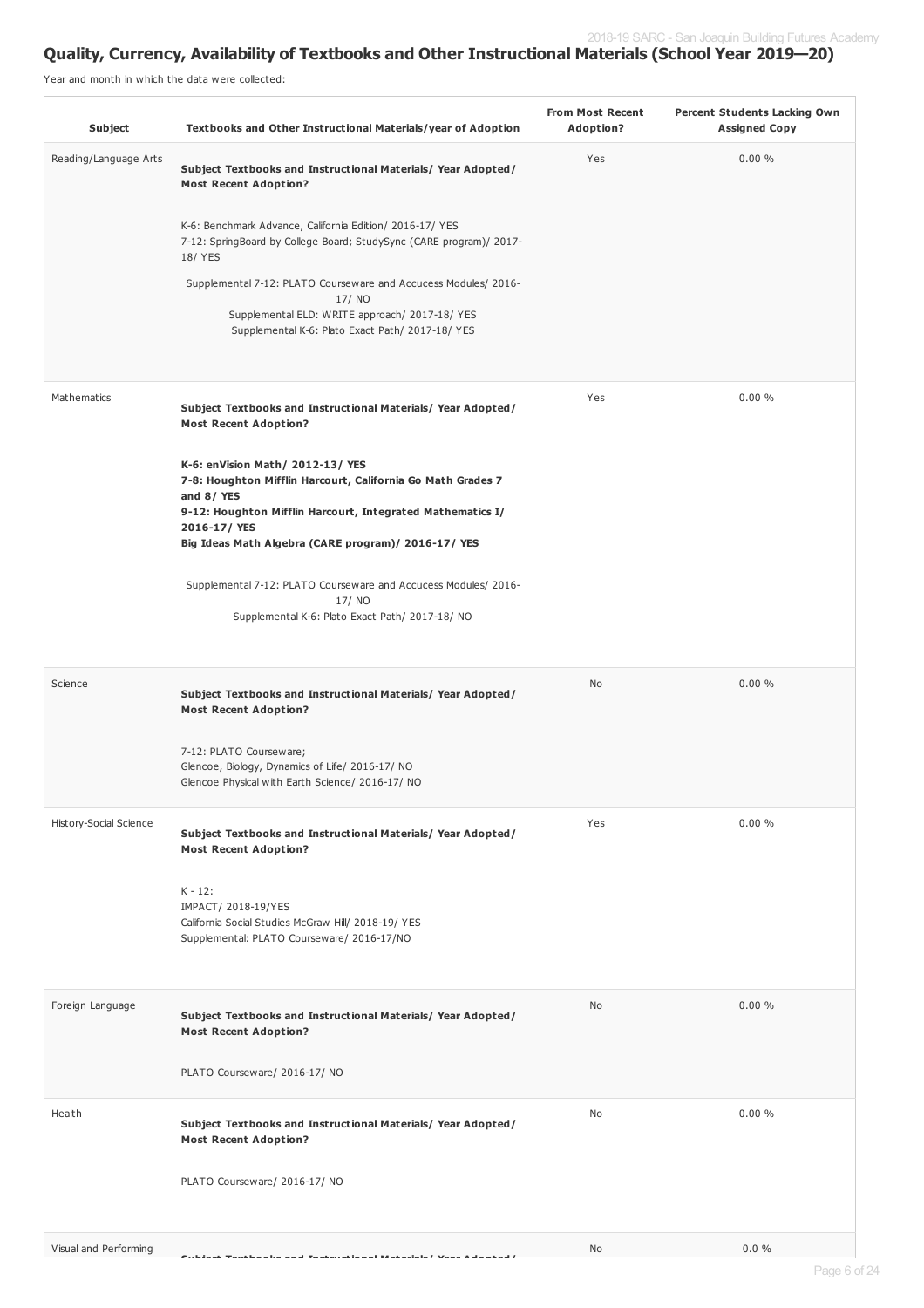| Arts                                 | Subject Textbooks and Instructional Materials/Tear Adopted/<br><b>Most Recent Adoption?</b> |     | 2018-19 SARC - San Joaquin Building Futures Academy |  |
|--------------------------------------|---------------------------------------------------------------------------------------------|-----|-----------------------------------------------------|--|
|                                      | PLATO Courseware/ 2016-17/NO                                                                |     |                                                     |  |
| Science Lab Eqpmt<br>$(Grades 9-12)$ | N/A                                                                                         | N/A | $0.0 \%$                                            |  |

Note: Cells with N/A values do not require data.

Last updated: 1/16/2020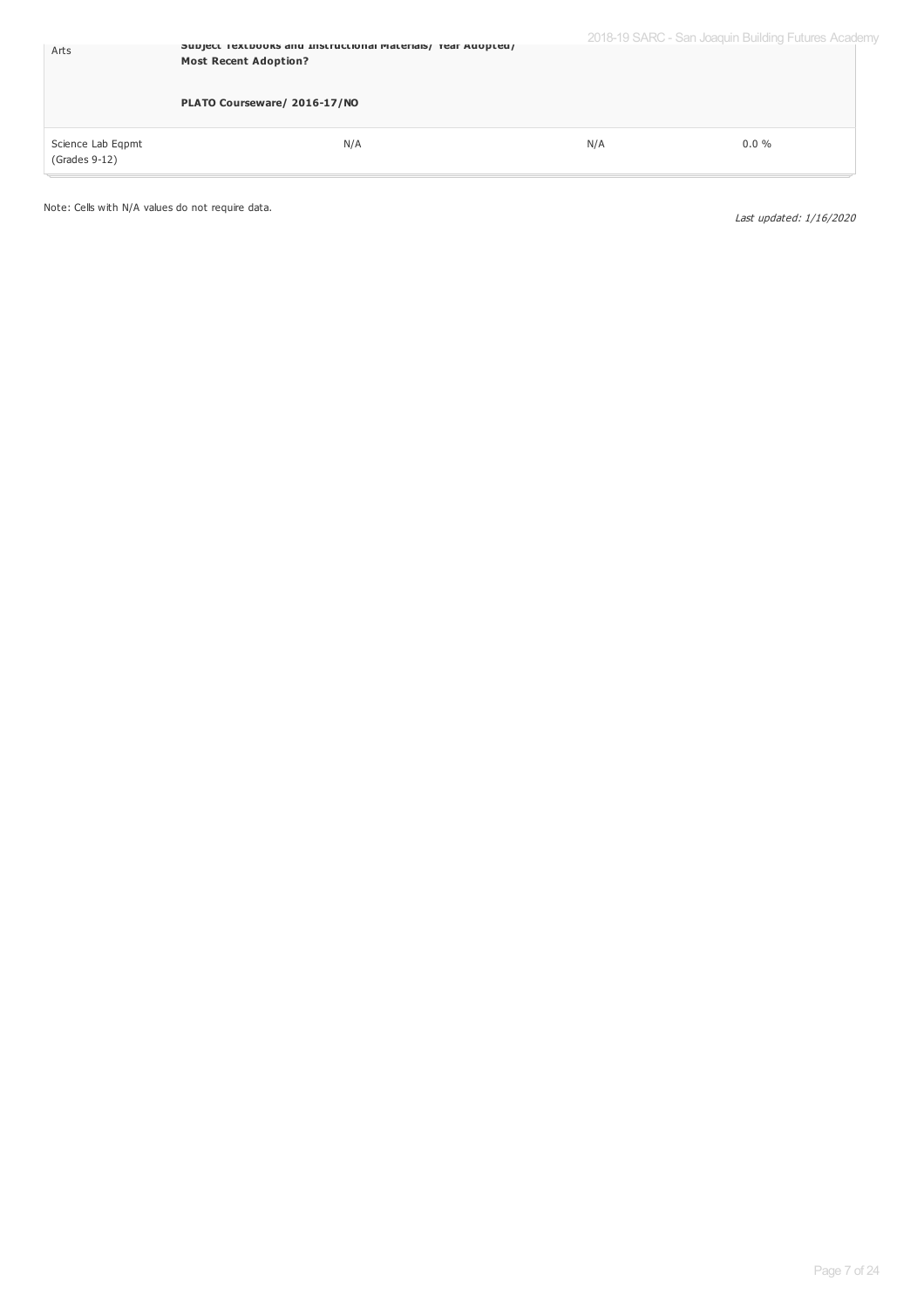### **School Facility Conditions and Planned Improvements**

| Our cleaning services are contracted out. T he Director of Student Services w orks on a continuing basis<br>w ith the contractor to ensure a regular cleaning schedule. Each facility is cleaned 3 to 4 times per week.                                                                                                                                                                                                                                   |
|-----------------------------------------------------------------------------------------------------------------------------------------------------------------------------------------------------------------------------------------------------------------------------------------------------------------------------------------------------------------------------------------------------------------------------------------------------------|
| LEA maintenance staff ensure that repairs necessary to keep the school sites in good repair and w orking order are<br>completed in a timely manner. A w ork order process is used to ensure efficient service and that emergency repairs are<br>given the highest priority.                                                                                                                                                                               |
| SJBFA take great effort to ensure that all school buildings are clean, safe and functional. To assist in this effort,<br>SJBFA use a facility survey instrument developed by the State of California Office of Public School Construction: The FIT REPORT. Note that our<br>FIT report covers this site owned and maintained by San Joaquin County Operated Schools and Programs (COSP). The buildings are located in different parts of<br>the property. |

Last updated: 1/27/2020

### **School Facility Good Repair Status**

Year and month of the most recent FIT report: August 2019

| <b>System Inspected</b>                                                | Rating | Repair Needed and Action Taken or Planned                         |
|------------------------------------------------------------------------|--------|-------------------------------------------------------------------|
| <b>Systems:</b> Gas Leaks, Mechanical/HVAC, Sewer                      | Good   |                                                                   |
| <b>Interior: Interior Surfaces</b>                                     | Good   |                                                                   |
| <b>Cleanliness:</b> Overall Cleanliness, Pest/Vermin Infestation       | Good   |                                                                   |
| <b>Electrical: Electrical</b>                                          | Good   | Classroom lighting was replaced between 6/3 and 7/31/19, \$18,000 |
| Restrooms/Fountains: Restrooms, Sinks/Fountains                        | Good   |                                                                   |
| Safety: Fire Safety, Hazardous Materials                               |        |                                                                   |
| <b>Structural:</b> Structural Damage, Roofs                            | Good   |                                                                   |
| <b>External: Playground/School Grounds, Windows/Doors/Gates/Fences</b> |        |                                                                   |

# **Overall Facility Rate**

Year and month of the most recent FIT report: August 2019

Overall Rating **Exemplary** 

Last updated: 1/27/2020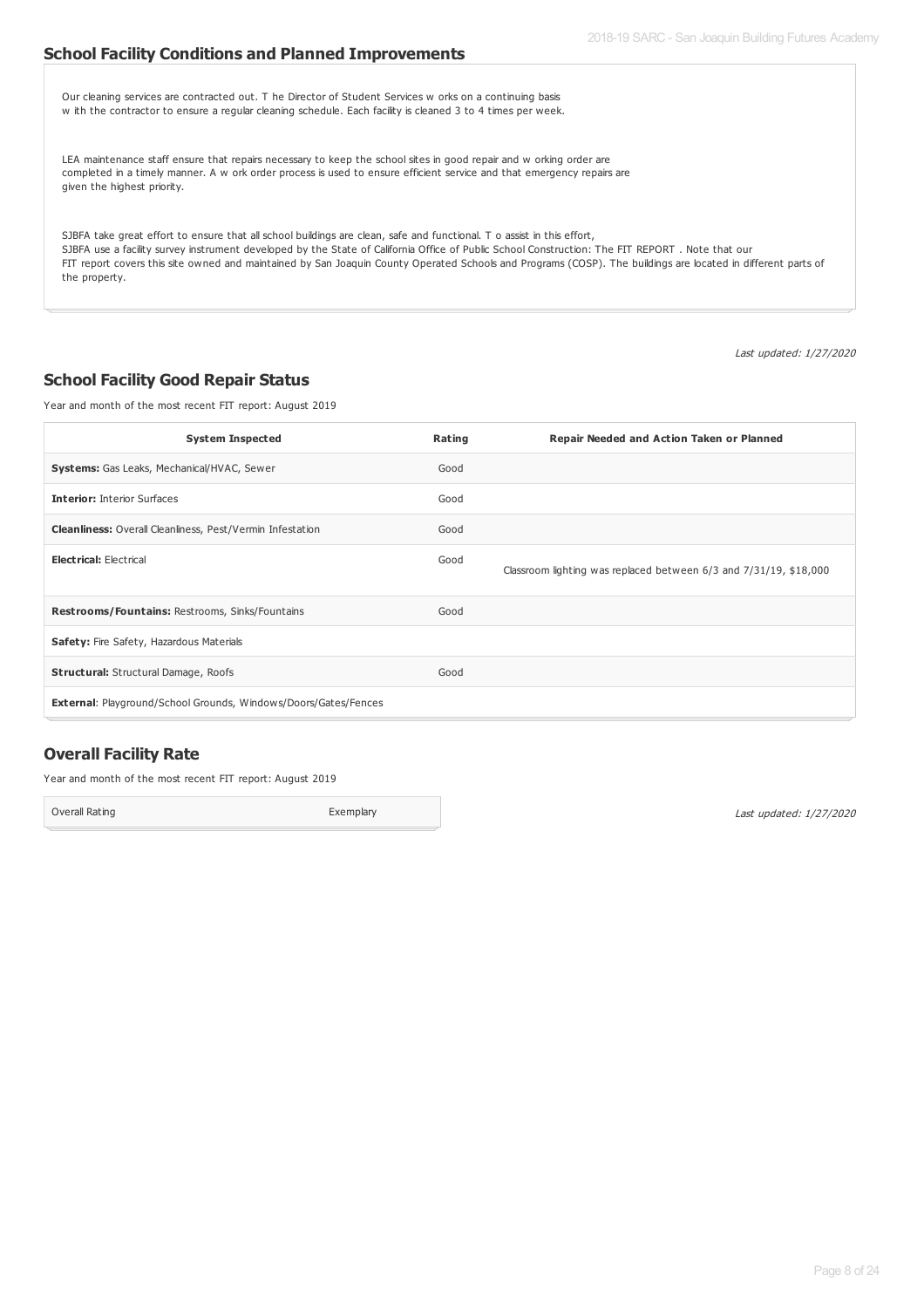# **B. Pupil Outcomes**

# **State Priority: Pupil Achievement**

The SARC provides the following information relevant to the State priority: Pupil Achievement (Priority 4):

- **Statewide assessments** (i.e., California Assessment of Student Performance and Progress [CAASPP] System, which includes the Smarter Balanced Summative Assessments for students in the general education population and the California Alternate Assessments [CAAs] for English language arts/literacy [ELA] and mathematics given in grades three through eight and grade eleven. Only eligible students may participate in the administration of the CAAs. CAAs items are aligned with alternate achievement standards, which are linked with the Common Core State Standards [CCSS] for students with the most significant cognitive disabilities); and
- The percentage of students who have successfully completed courses that satisfy the requirements for entrance to the University of California and the California State University, or career technical education sequences or programs of study.

#### **CAASPP Test Results in ELA and Mathematics for All Students Grades Three through Eight and Grade Eleven Percentage of Students Meeting or Exceeding the State Standard**

| $-$<br><b>Subject</b>                                | School<br>$2017 - 18$ | School<br>$2018 - 19$ | <b>District</b><br>$2017 - 18$ | <b>District</b><br>$2018 - 19$ | State<br>$2017 - 18$ | State<br>$2018 - 19$ |
|------------------------------------------------------|-----------------------|-----------------------|--------------------------------|--------------------------------|----------------------|----------------------|
| English Language Arts / Literacy (grades 3-8 and 11) | $0.0\%$               | $0.0\%$               | 35.0%                          | 38.0%                          | 50.0%                | 50.0%                |
| Mathematics (grades 3-8 and 11)                      | $0.0\%$               | $0.0\%$               | 24.0%                          | 25.0%                          | 38.0%                | 39.0%                |

Note: Percentages are not calculated when the number of students tested is ten or less, either because the number of students in this category is too small for statistical accuracy or to protect student privacy.

Note: ELA and Mathematics test results include the Smarter Balanced Summative Assessment and the CAA. The "Percent Met or Exceeded" is calculated by taking the total number of students who met or exceeded the standard on the Smarter Balanced Summative Assessment plus the total number of students who met the standard (i.e., achieved Level 3-Alternate) on the CAAs divided by the total number of students who participated in both assessments.

Last updated: 1/2/2020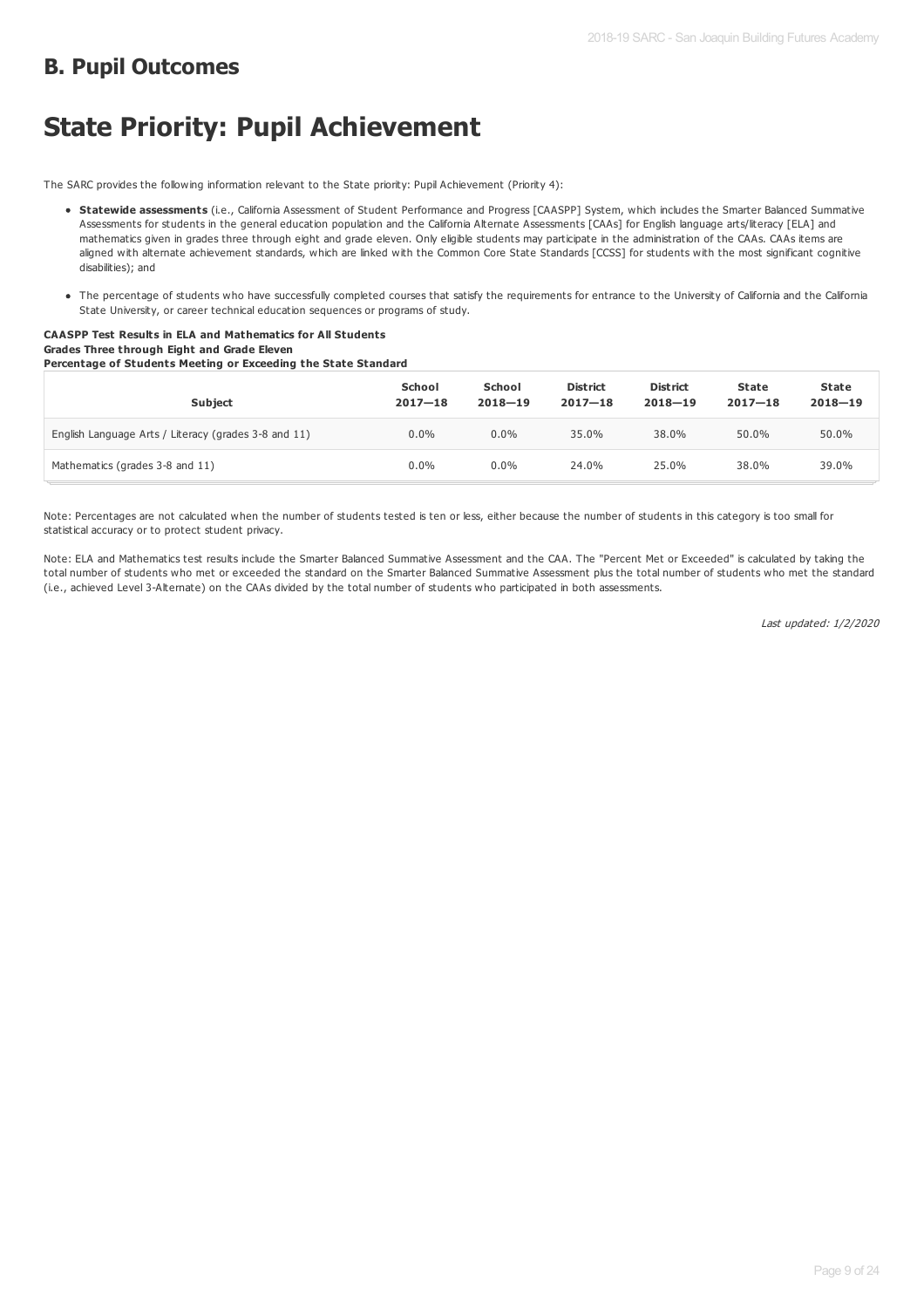#### **CAASPP Test Results in ELA by Student Group Grades Three through Eight and Grade Eleven (School Year 2018—19)**

| <b>Student Group</b>                          | <b>Total Enrollment</b>             |                                                     | Number Tested  Percent Tested |                                                     | Percent Not Tested  Percent Met or Exceeded         |
|-----------------------------------------------|-------------------------------------|-----------------------------------------------------|-------------------------------|-----------------------------------------------------|-----------------------------------------------------|
| All Students                                  | 27                                  | 6                                                   | 22.22%                        | 77.78%                                              | $0.00\%$                                            |
| Male                                          | 16                                  | 5                                                   | 31.25%                        | 68.75%                                              | $0.00\%$                                            |
| Female                                        | 11                                  | $\mathbf{1}$                                        | 9.09%                         | 90.91%                                              | $0.00\%$                                            |
| Black or African American                     | $\hspace{0.05cm} -\hspace{0.05cm}$  | $\hspace{0.05cm} -\hspace{0.05cm} -\hspace{0.05cm}$ | $\hspace{0.05cm} \ldots$      | $-\hbox{--}$                                        |                                                     |
| American Indian or Alaska Native              |                                     |                                                     |                               |                                                     |                                                     |
| Asian                                         | $\hspace{0.05cm} -\hspace{0.05cm}$  | $\qquad \qquad -$                                   | $\hspace{0.05cm} \ldots$      | $\hspace{0.05cm} -\hspace{0.05cm} -\hspace{0.05cm}$ |                                                     |
| Filipino                                      |                                     |                                                     |                               |                                                     |                                                     |
| Hispanic or Latino                            | 13                                  | 5                                                   | 38.46%                        | 61.54%                                              | $0.00\%$                                            |
| Native Hawaiian or Pacific Islander           |                                     |                                                     |                               |                                                     |                                                     |
| White                                         | $\overline{a}$                      | $\overline{a}$                                      | $\overline{a}$                | $\overline{\phantom{a}}$                            |                                                     |
| Two or More Races                             | $\overline{\phantom{a}}$            | $\overline{\phantom{a}}$                            | $\overline{\phantom{a}}$      | --                                                  |                                                     |
| Socioeconomically Disadvantaged               | 24                                  | 5                                                   | 20.83%                        | 79.17%                                              | $0.00\%$                                            |
| English Learners                              | $\overline{\phantom{a}}$            | $\hspace{0.05cm} -\hspace{0.05cm} -\hspace{0.05cm}$ | $\hspace{0.05cm} \ldots$      | $\hspace{0.05cm} -\hspace{0.05cm} -\hspace{0.05cm}$ |                                                     |
| Students with Disabilities                    | $\overline{\phantom{a}}$            | $\overline{\phantom{a}}$                            | $\hspace{0.05cm} \ldots$      | $\overline{\phantom{a}}$                            |                                                     |
| Students Receiving Migrant Education Services |                                     |                                                     |                               |                                                     |                                                     |
| Foster Youth                                  | $\hspace{0.05cm}$ $\hspace{0.05cm}$ | $\hspace{0.05cm} -\hspace{0.05cm}$                  | $\overline{\phantom{a}}$      | --                                                  |                                                     |
| Homeless                                      | --                                  | $\overline{\phantom{a}}$                            | $-$                           | --                                                  | $\hspace{0.05cm} -\hspace{0.05cm} -\hspace{0.05cm}$ |

Note: ELA test results include the Smarter Balanced Summative Assessment and the CAA. The "Percent Met or Exceeded" is calculated by taking the total number of students who met or exceeded the standard on the Smarter Balanced Summative Assessment plus the total number of students who met the standard (i.e., achieved Level 3-Alternate) on the CAAs divided by the total number of students who participated in both assessments.

Note: Double dashes (--) appear in the table when the number of students is ten or less, either because the number of students in this category is too small for statistical accuracy or to protect student privacy.

Note: The number of students tested includes all students who participated in the test whether they received a score or not; however, the number of students tested is not the number that was used to calculate the achievement level percentages. The achievement level percentages are calculated using only students who received scores.

Last updated: 1/2/2020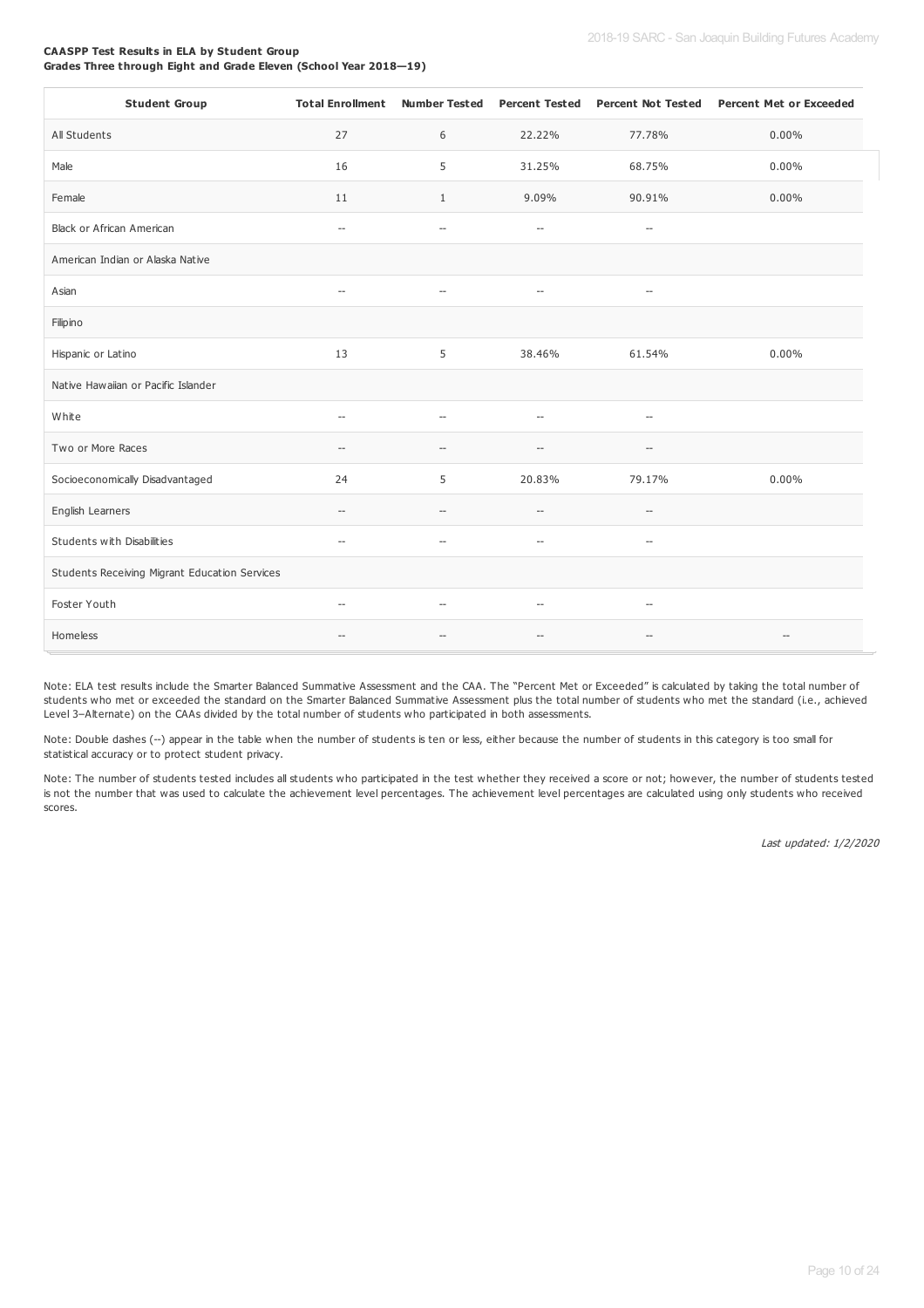#### **CAASPP Test Results in Mathematics by Student Group Grades Three through Eight and Grade Eleven (School Year 2018—19)**

| <b>Student Group</b>                          | <b>Total Enrollment</b>  |                          | <b>Number Tested</b> Percent Tested | <b>Percent Not Tested</b>                           | <b>Percent Met or Exceeded</b> |
|-----------------------------------------------|--------------------------|--------------------------|-------------------------------------|-----------------------------------------------------|--------------------------------|
| All Students                                  | 27                       | 6                        | 22.22%                              | 77.78%                                              | $0.00\%$                       |
| Male                                          | 16                       | 5                        | 31.25%                              | 68.75%                                              | $0.00\%$                       |
| Female                                        | 11                       | $\mathbf{1}$             | 9.09%                               | 90.91%                                              | 0.00%                          |
| Black or African American                     | $\overline{\phantom{a}}$ | $\overline{\phantom{a}}$ | $\hspace{0.05cm} \ldots$            | $\overline{\phantom{a}}$                            |                                |
| American Indian or Alaska Native              |                          |                          |                                     |                                                     |                                |
| Asian                                         | $\overline{\phantom{a}}$ |                          | $\overline{a}$                      | $\overline{\phantom{a}}$                            |                                |
| Filipino                                      |                          |                          |                                     |                                                     |                                |
| Hispanic or Latino                            | 13                       | 5                        | 38.46%                              | 61.54%                                              | $0.00\%$                       |
| Native Hawaiian or Pacific Islander           |                          |                          |                                     |                                                     |                                |
| White                                         | $\overline{\phantom{a}}$ | $\overline{\phantom{a}}$ | $\overline{\phantom{a}}$            | $\hspace{0.05cm} -\hspace{0.05cm} -\hspace{0.05cm}$ |                                |
| Two or More Races                             | $\sim$                   | $\sim$                   | $\sim$                              | --                                                  |                                |
| Socioeconomically Disadvantaged               | 24                       | 5                        | 20.83%                              | 79.17%                                              | $0.00\%$                       |
| English Learners                              | $\overline{\phantom{a}}$ | $\overline{\phantom{a}}$ | $\overline{\phantom{a}}$            | $\overline{\phantom{a}}$                            |                                |
| Students with Disabilities                    | $\overline{\phantom{a}}$ | $\overline{a}$           | $\overline{\phantom{a}}$            | $\overline{\phantom{a}}$                            |                                |
| Students Receiving Migrant Education Services |                          |                          |                                     |                                                     |                                |
| Foster Youth                                  | $\overline{\phantom{a}}$ | $\overline{\phantom{a}}$ | $\overline{a}$                      | $-\!$                                               |                                |
| Homeless                                      | $\overline{\phantom{a}}$ | $\overline{\phantom{a}}$ | $\overline{\phantom{a}}$            | $\overline{\phantom{a}}$                            | $\qquad \qquad -$              |

Note: Mathematics test results include the Smarter Balanced Summative Assessment and the CAA. The "Percent Met or Exceeded" is calculated by taking the total number of students who met or exceeded the standard on the Smarter Balanced Summative Assessment plus the total number of students who met the standard (i.e., achieved Level 3–Alternate) on the CAAs divided by the total number of students who participated in both assessments.

Note: Double dashes (--) appear in the table when the number of students is ten or less, either because the number of students in this category is too small for statistical accuracy or to protect student privacy.

Note: The number of students tested includes all students who participated in the test whether they received a score or not; however, the number of students tested is not the number that was used to calculate the achievement level percentages. The achievement level percentages are calculated using only students who received scores.

Last updated: 1/2/2020

## **Career Technical Education (CTE) Programs (School Year 2018—19)**

The San Joaquin County Office of Education Building Futures Academy school desires to provide a comprehensive career technical education (CTE) program in both secondary and post-secondary programs that integrate core academic instruction with technical and occupational instruction in order to increase student achievement, graduation rates, and readiness for postsecondary education and employment. The CTE program shall be designed to help students develop the academic, career, and technical skills needed to succeed in a knowledge- and skills-based economy. The program shall include a rigorous academic component and provide students with a strong experience and understanding of all aspects of an industry.

The San Joaquin County Office of Education's CTE program shall focus on preparing students to enter current or emerging high-skill, high-wage, and/or highdemand occupations. CTE opportunities may be offered through linked learning programs, partnership academies, apprenticeship programs or orientation to apprenticeships, regional occupational centers or programs, tech prep programs, charter schools, small learning communities, or other programs that expose students to career options while preparing them for future careers in a given industry or interest area.

State model curriculum standards for CTE for grades 7-12 integrate the state's academic content standards with industry-specific knowledge and skills in 58 career pathways organized into 15 industry sectors: agriculture and natural resources; arts, media, and entertainment; building trades and construction; education, child development, and family services; energy and utilities; engineering and design; fashion and interior design; finance and business; health science and medical technology; hospitality, tourism, and recreation; information technology; manufacturing and product development; marketing, sales, and service; public services; and transportation. The state's curriculum framework for CTE provides guidance in implementing the state content standards and provides guidance for implementing assessment standards.

All program courses have been developed in cooperation with local business and industry representatives to prepare you with a portfolio of highly marketable skills. You may enroll in an individual course, pursue a Career Certificate Program, and earn Certificates of Achievement for completing the academic and attendance requirements as outlined for particular areas of study. WHO WE ARE

CTE offers training to students that will prepare them for work. CTE courses provide opportunities to further education, upgrade present job skills, and/or learn new skills.

• There are 74 ROCP/CTE centers in California.

- Education, business, and industry leader's work together to develop job training programs to match employer needs.
- Employer advisory committees assure that there is a strong labor market for skills taught.
- Courses provide meaningful career training and pathway opportunities through relevant training.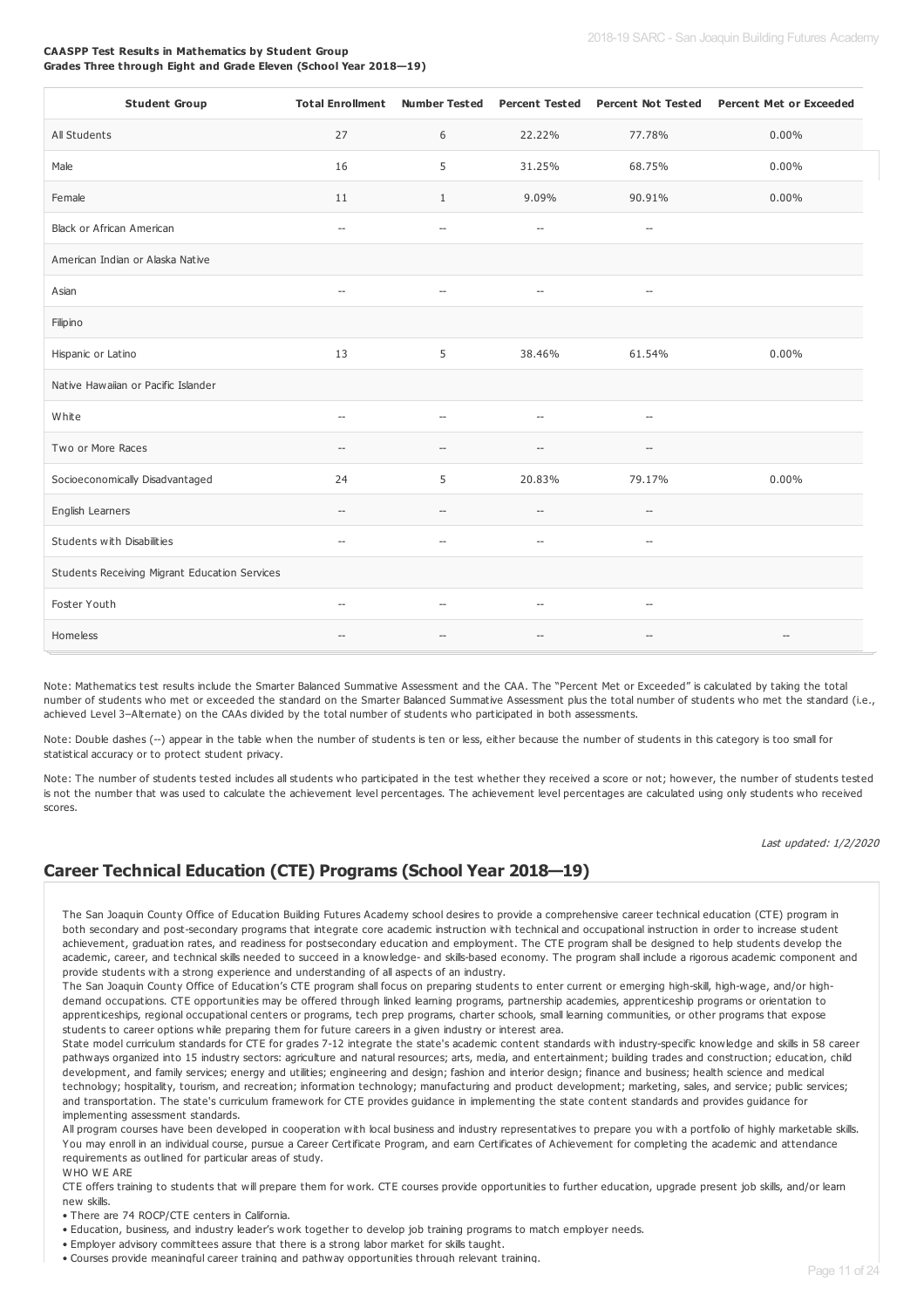• CTE teachers and counselors hold appropriate career preparation credentials from the State and work with Workforce Investment Board and San Joaquin County WorkNet Partnerships.

• Students may earn credits to fulfill high school graduation requirements while acquiring job skills to take their place in the "World of Work".

• Community college credits are also available through most CTE courses.

• Courses provide meaningful career training and pathway opportunities through relevant training.

WHAT WE DO

We provide training for high school students, adults, and out-of-school youth for employment. In addition to formal classroom instruction, CTE works in partnership with local businesses to provide students with internships and on-the-job-training. CTE teachers, counselors and job developers assist students in job placement.

CTE is the most cost effective job training program in the State. At the end of student training, CTE graduates entering the labor force have a significant economic impact on the community. Millions of dollars are returned to the government through taxes that more than offset the training cost.

CTE classes are designed to reflect the real work environment. As in business, training requires students to follow policies and procedures and accept personal responsibility while in class.

CURRICULUM

The San Joaquin County Office of Education Career Technical Education Program uses a curriculum that will enable the CTE teacher to provide the kind of learning experiences and opportunities for the student to achieve his/her educational objectives. Career Preparation Standard Integrated Lessons, assignments, and projects are centered on business related themes which bring real world application to the learning experience.

Students have opportunities to individualize their instruction. Expectations are modified based on the abilities of each student. Teachers and students may conference with one another to determine what content areas they will emphasize in the work they do based upon their needs. However, final determination of specific content areas rest with the teacher and is based on evidence of student progress.

INTERNSHIPS

On-the-job training is one of the teaching methods used in many CTE programs. CTE maintains written agreements with local businesses to provide supervised, non-paid internship training (Community Classroom) at actual work sites. Some programs offer paid internships (Cooperative Technical Education) arranged between individual students, industry work sites and CTE instructors. To be eligible for either type of internship, students must have successfully completed the required course work and skill development, have their instructor's recommendation, attend related classroom instruction at least once a week during the internship, and be able to provide their own transportation to and from the training site. STUDENT SERVICES

General Counseling: A CTE counselor is available to discuss your educational, career, and personal plan to help you make meaningful career choices. The counselor can also help you determine what other resources are available in the county. If you want assistance in deciding which CTE course is appropriate for you, the CTE counselor can help you make an appropriate choice. The counselor is available at walk-in registration, orientations, and during the school year.

Placement Assistance: Job finding skills incorporate employment, employability, and employment application skill training into each CTE Training program. CAREER TECHNICAL EDUCATION – INDUSTRY SECTORS

• Agriculture & Natural Resources

• Arts, Media & Entertainment

- Building & Construction Trades
- Business & Finance
- Hospitality, Tourism, & Recreation
- Information & Communication Technologies
- Manufacturing & Product Development
- Marketing, Sales & Services
- Education, Child Development, & Family Services
- Public Services
- Energy, Environment, & Utilities
- Fashion & Interior Design
- Health Science & Medical Technology
- Transportation

Professional Development- Fresno County Office of Education provided professional development to align CTE core standards for each industry sector.

CTE Advisory Committee and Industry Representatives

San Joaquin Building Trades Union Carnenters Union Laborers Union Workforce Development Board

Partnerships with Habitat For Humanity Prudential

Participation in career technical student organizations

Placement of program completers in employment, postsecondary education, or the military Participants placed in: Carnenters Union Laborers Union Painters Union Ironworkers Union Electricians Union San Joaquin Delta College Columbia College US Marines US Navy US National Guard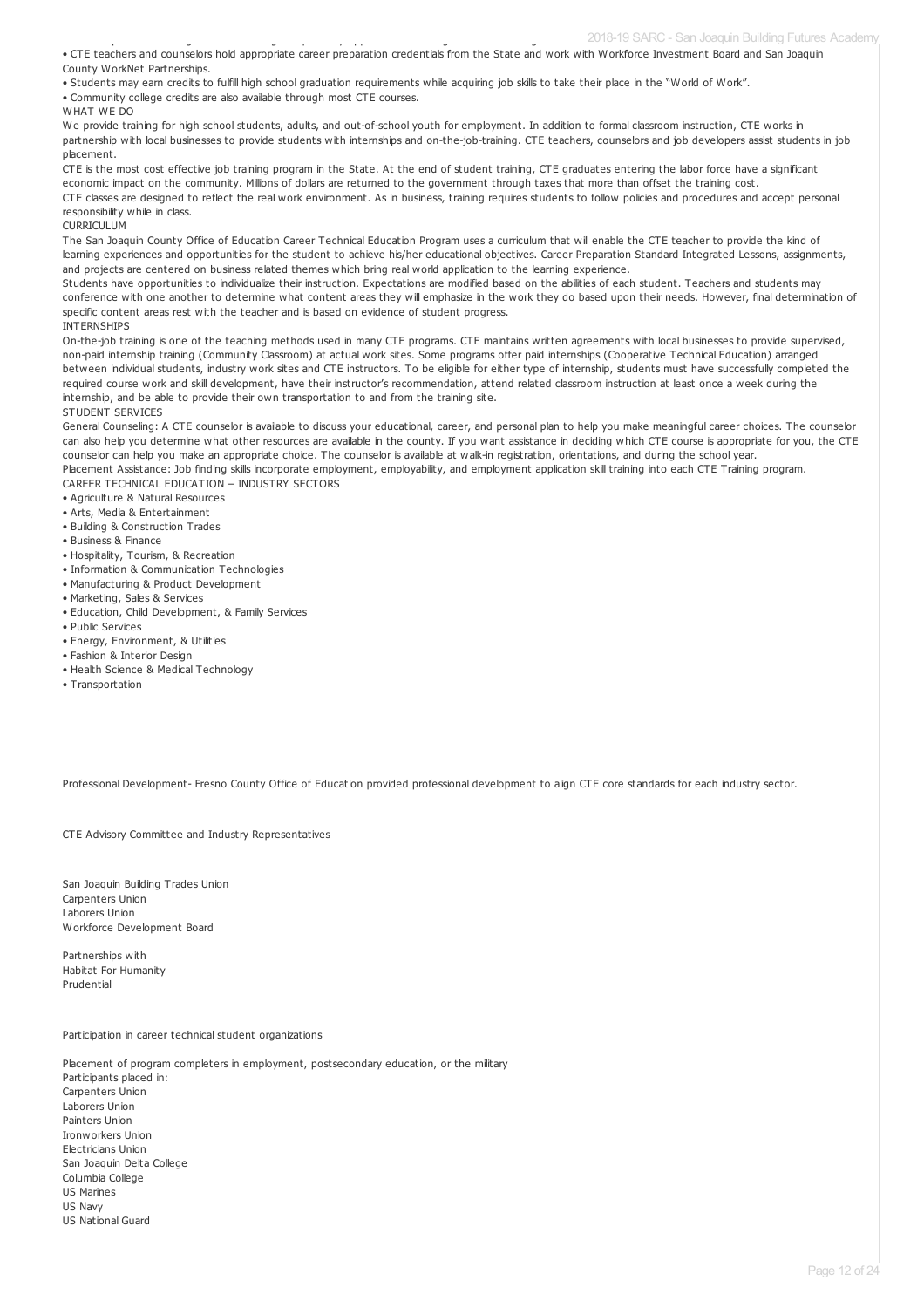Last updated: 1/27/2020

# **Career Technical Education (CTE) Participation (School Year 2018—19)**

| Measure                                                                                                                 | <b>CTE Program Participation</b> |
|-------------------------------------------------------------------------------------------------------------------------|----------------------------------|
| Number of Pupils Participating in CTE                                                                                   | 23                               |
| Percent of Pupils that Complete a CTE Program and Earn a High School Diploma                                            | $0.00\%$                         |
| Percent of CTE Courses that are Sequenced or Articulated Between the School and Institutions of Postsecondary Education | $0.00\%$                         |

Last updated: 1/27/2020

# **Courses for University of California (UC) and/or California State University (CSU) Admission**

| <b>UC/CSU Course Measure</b>                                              | Percent  |
|---------------------------------------------------------------------------|----------|
| 2018–19 Pupils Enrolled in Courses Required for UC/CSU Admission          | 2.00%    |
| 2017-18 Graduates Who Completed All Courses Required for UC/CSU Admission | $0.00\%$ |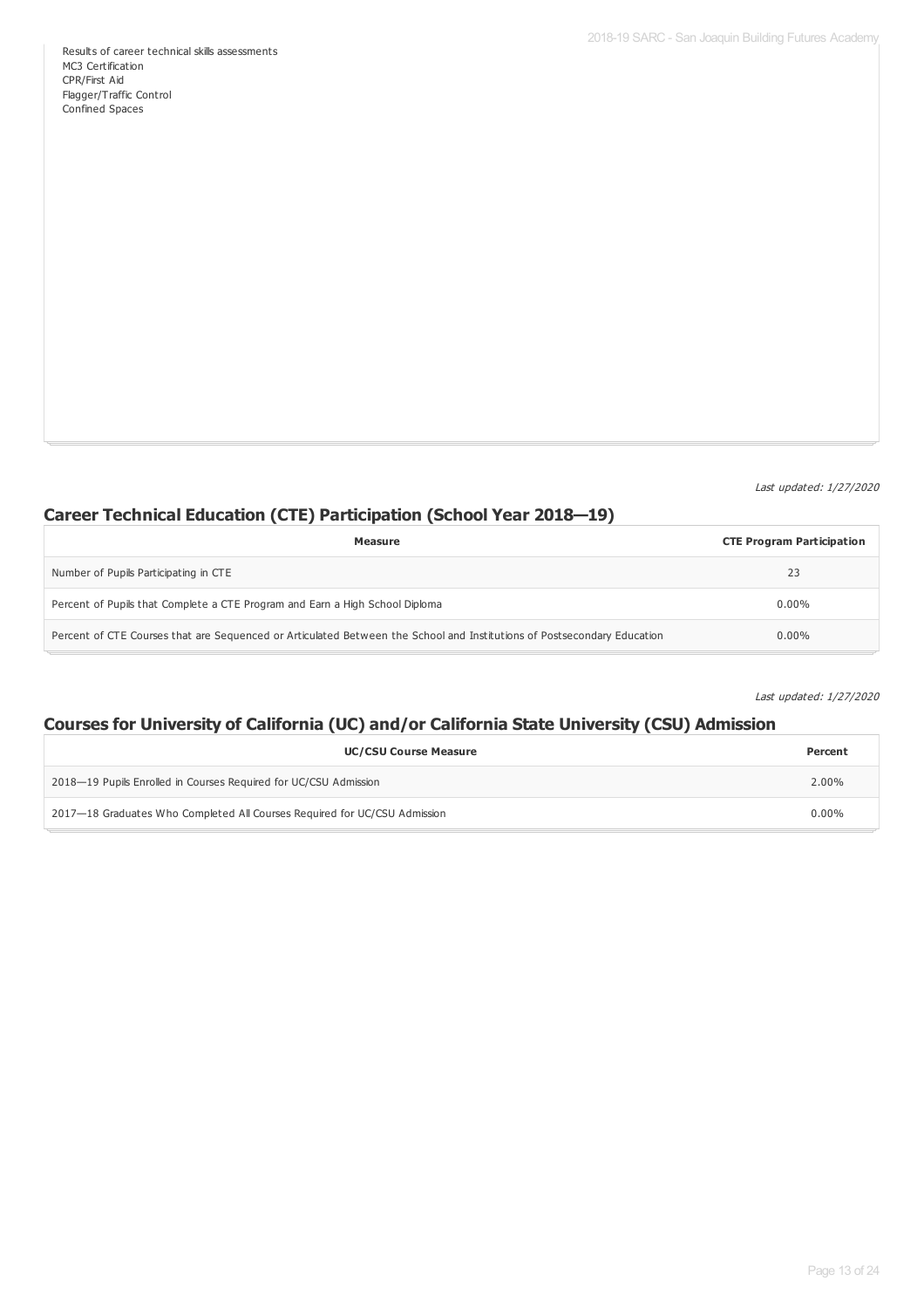# Last updated: 1/21/2020 **State Priority: Other Pupil Outcomes**

The SARC provides the following information relevant to the State priority: Other Pupil Outcomes (Priority 8):

Pupil outcomes in the subject area of physical education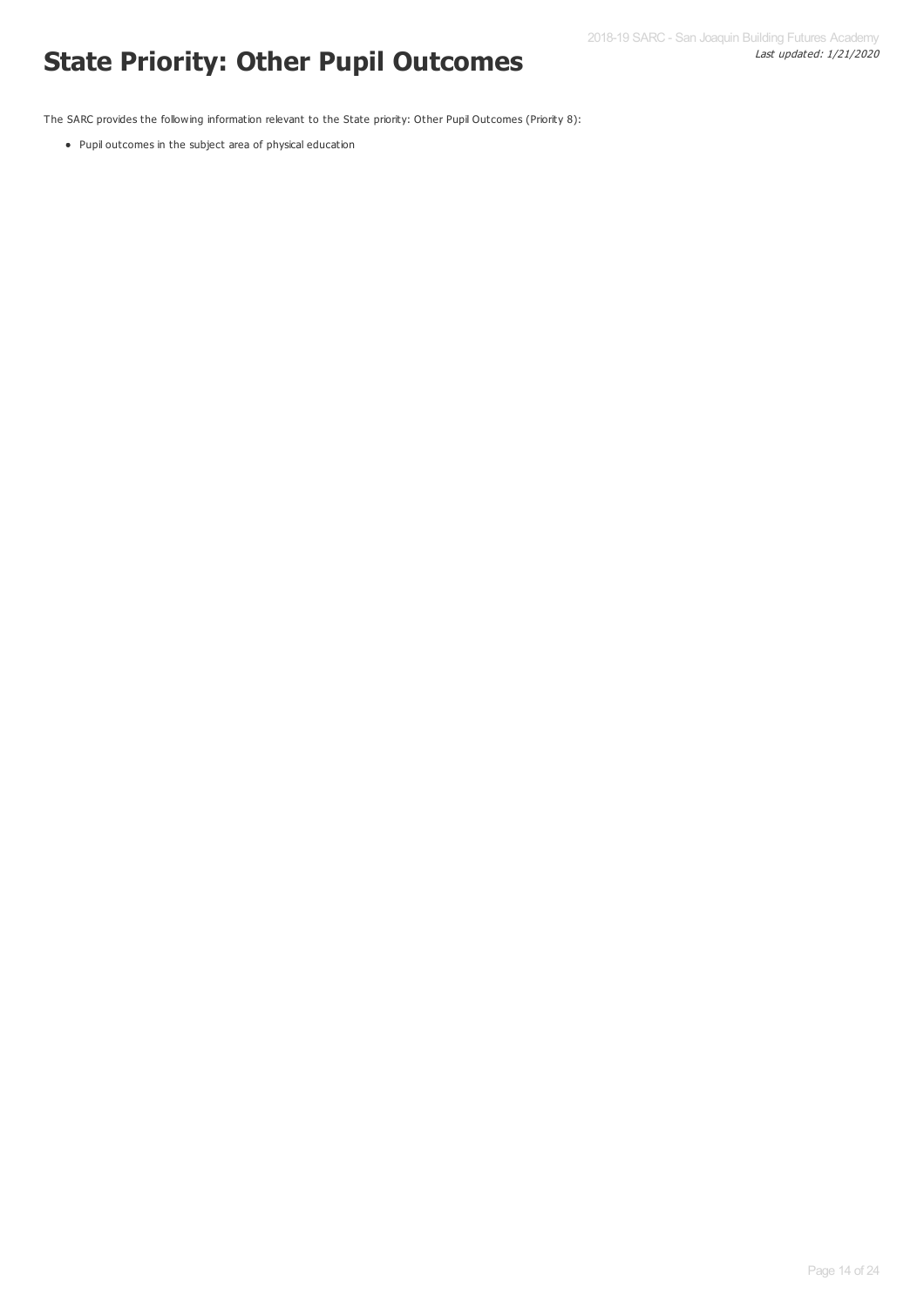# **C. Engagement**

# **State Priority: Parental Involvement**

The SARC provides the following information relevant to the State priority: Parental Involvement (Priority 3):

Efforts the school district makes to seek parent input in making decisions for the school district and each school site

### **Opportunities for Parental Involvement (School Year 2019—20)**

Opportunities for parental involvement

The San Joaquin County Office of Education Alternative Programs recognizes that parents, guardians, and families are some of the most important members of the team that helps a student succeed. Student success increases when the school and parents/caregivers work in partnership. Parent involvement and family engagement are targeted and emphasized in goals found in the aligned LCAP, WASC, and SPSA plans.

During the 2018-19 school year, a family engagement team was established. The team is responsible to provide support and learning opportunities for families through workshops, seminars, and school events. The program used the Family Engagement Toolkit provided by the California Department of Education as guidance, as well as established a committee to work through the toolkit. The main objectives of the committee include identifying ways to build trusting relationships with the families we serve and to ensure all family engagement efforts are tied to student learning.

During the 2019-20 school year, the family engagement specialists continued to promote family involvement in a variety of ways. Workshops were added to school site council and district English learner advisory committee meetings. In addition, a calendar of workshops are offered at different sites throughout San Joaquin County. Site specific workshops are also available based on the needs of individual sites. Parents can attend any workshop.

In addition to workshops, families are also invited to focus groups that have been scheduled at different sites on different dates and times throughout the school year. Parents in attendance are encouraged to provide feedback related to the program, as well as to make improvement suggestions.

Parents and families are invited to events throughout the year such as Back-to-School nights, Open House nights, student showcases, student Graduation by Exploration presentations, and parent/teacher conferences. Parents are also encouraged to participate as members in the school site council and district English learner advisory committee, attend LCAP meetings, and volunteer at quests or in the classroom. During student enrollment, parents and families are active participants and receive a 'Parent Involvement' magnet that lists important school event dates. Translation services are provided when needed and/or requested. Parents are also invited to take a parent survey to gather feedback and input related to programs and services offered by SJCOE. The survey questions focus on communication, school safety, parent involvement, and access to community resources. The responses from the parents are reviewed and influence topics of workshops as well as discussion points during focus groups.

During weekly enrollments parents and caregivers are given a pamphlet that explains the family engagement program and what is offered. Parents are also given dates of upcoming focus groups, workshops and parenting classes. Parents are also given information related to Peachjar and Facebook; two additional ways the team is reaching out to families to keep them up to date on ways to be involved with the school. By the fall 2020, parents will also be invited to participate on the Family Engagement Committee.

Parents and caregivers who would like to know more about parental involvement opportunities available throughout the program should reach out to Lindsey Clark (209)292-2660 or Jennifer DeAngelo (209) 292-2658.

# **State Priority: Pupil Engagement**

Last updated: 1/16/2020

The SARC provides the following information relevant to the State priority: Pupil Engagement (Priority 5):

- High school dropout rates; and
- High school graduation rates

### **Dropout Rate and Graduation Rate (Four-Year Cohort Rate)**

|                  | School      | <b>District</b> | <b>State</b> |
|------------------|-------------|-----------------|--------------|
| <b>Indicator</b> | $2015 - 16$ | $2015 - 16$     | $2015 - 16$  |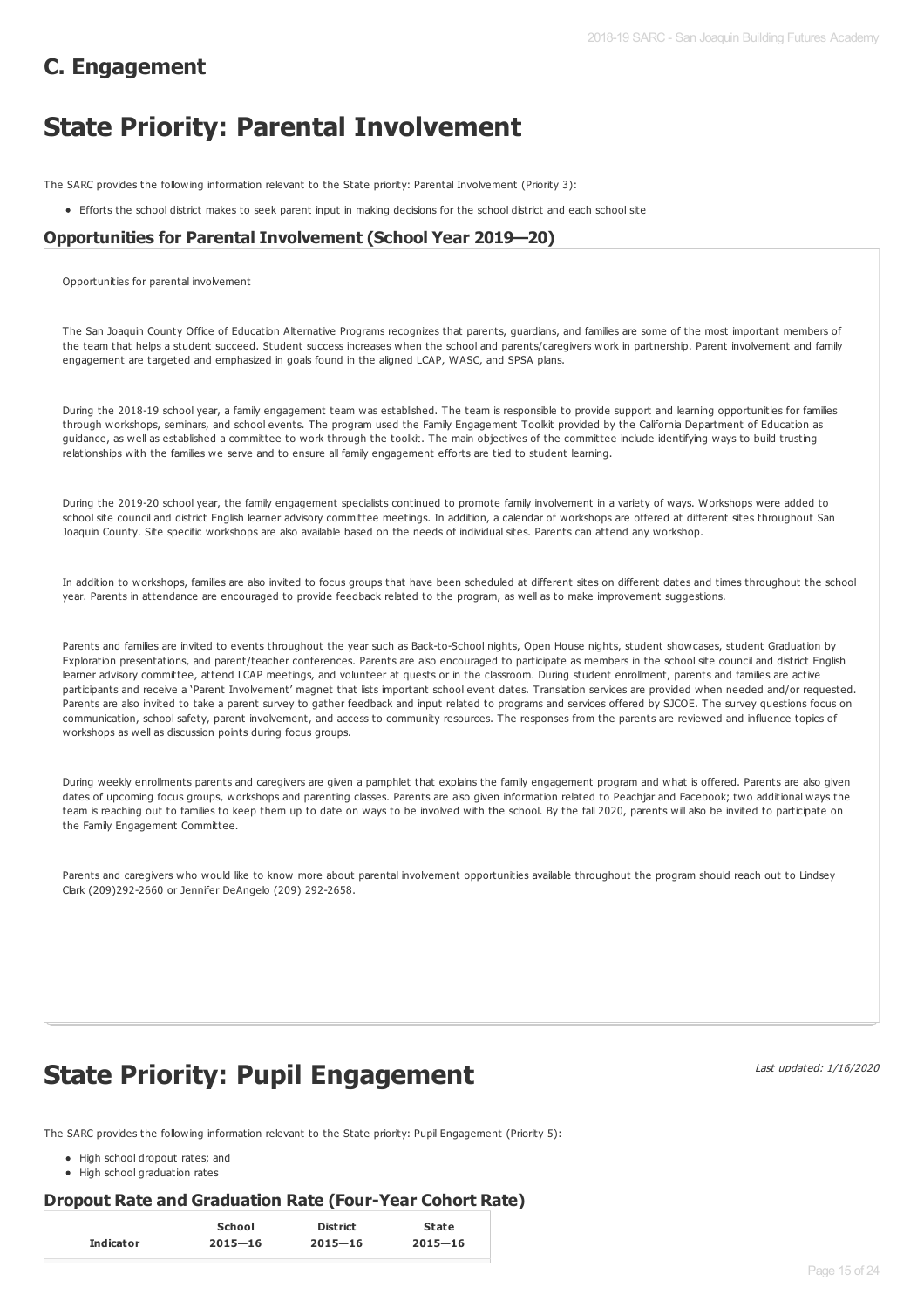| Dropout Rate    | 56.50%   | 50.90% | $9.70\%$ |
|-----------------|----------|--------|----------|
| Graduation Rate | $9.70\%$ | $- -$  | 83.80%   |

| <b>Indicator</b> | School<br>$2016 - 17$ | School<br>$2017 - 18$ | <b>District</b><br>$2016 - 17$ | <b>District</b><br>$2017 - 18$ | State<br>$2016 - 17$ | <b>State</b><br>$2017 - 18$ |
|------------------|-----------------------|-----------------------|--------------------------------|--------------------------------|----------------------|-----------------------------|
| Dropout Rate     | 51.80%                | 35.30%                | 33.90%                         | 32.00%                         | 9.10%                | 9.60%                       |
| Graduation Rate  | 10.70%                | 13.70%                | $\hspace{0.05cm} \ldots$       | $\hspace{0.05cm} -$            | 82.70%               | 83.00%                      |



For the formula to calculate the 2016–17 and 2017–18 adjusted cohort graduation rate, see the 2018–19 Data Element Definitions document located on the SARC web page at <https://www.cde.ca.gov/ta/ac/sa/>.

Last updated: 1/2/2020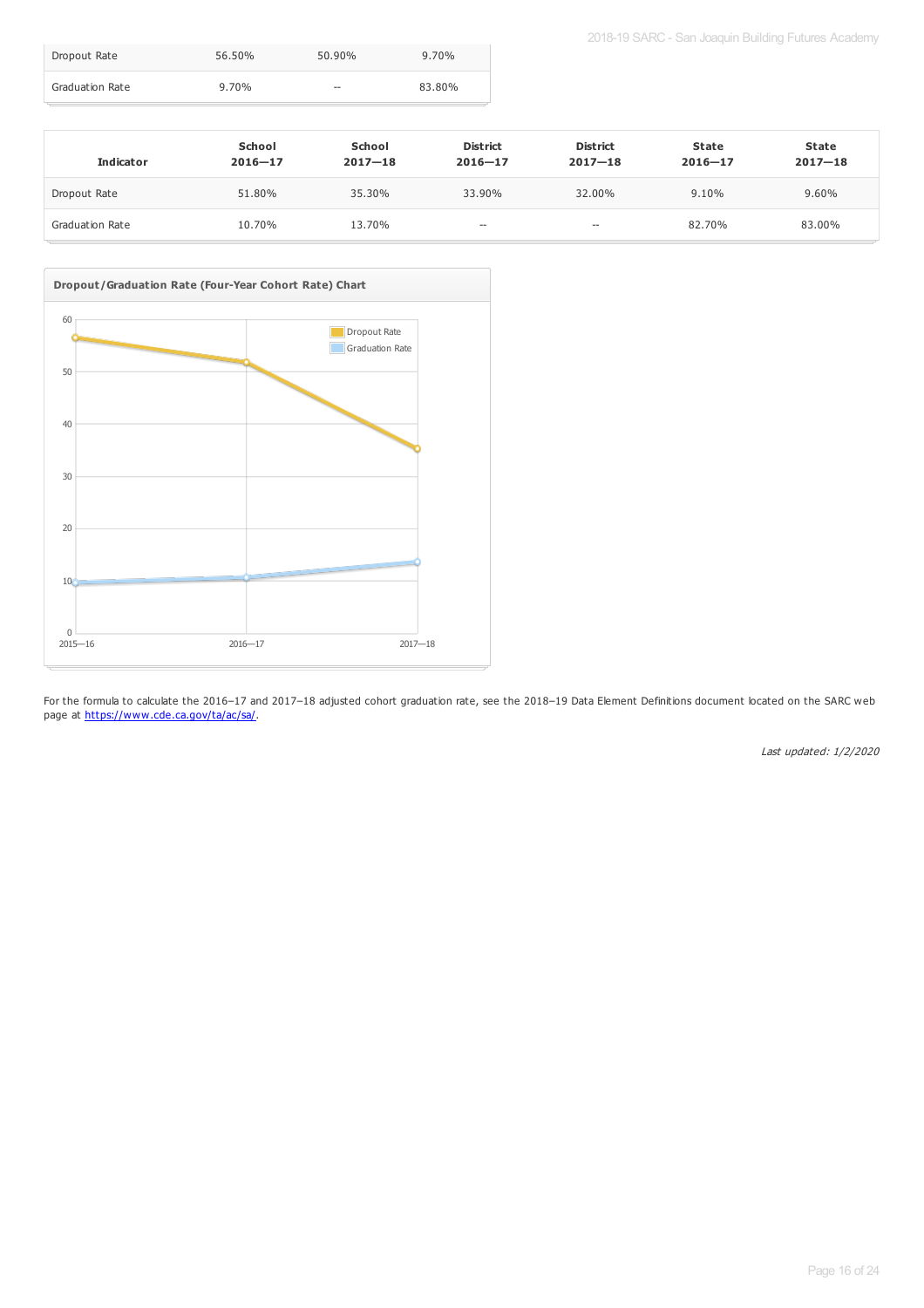# **State Priority: School Climate**

The SARC provides the following information relevant to the State priority: School Climate (Priority 6):

- Pupil suspension rates;
- Pupil expulsion rates; and
- Other local measures on the sense of safety

#### **Suspensions and Expulsions**

| Rate        | <b>School</b><br>$2016 - 17$ | <b>School</b><br>$2017 - 18$ | <b>School</b><br>$2018 - 19$ | <b>District</b><br>$2016 - 17$ | <b>District</b><br>$2017 - 18$ | <b>District</b><br>$2018 - 19$ | State<br>$2016 - 17$ | <b>State</b><br>$2017 - 18$ | <b>State</b><br>$2018 - 19$ |
|-------------|------------------------------|------------------------------|------------------------------|--------------------------------|--------------------------------|--------------------------------|----------------------|-----------------------------|-----------------------------|
| Suspensions | 10.70%                       | 17.10%                       | 2.70%                        | 7.00%                          | 9.40%                          | 6.90%                          | 3.60%                | 3.50%                       | 3.50%                       |
| Expulsions  | $0.00\%$                     | $0.00\%$                     | $0.00\%$                     | $0.00\%$                       | 0.10%                          | 0.10%                          | 0.10%                | 0.10%                       | 0.10%                       |

Last updated: 1/2/2020

### **School Safety Plan (School Year 2019—20)**

#### School Safety Plan

All COSP school sites have a comprehensive school safety plan in accordance with the Safe Schools policy, which includes a specific emergency operations plan. In compliance with SB 187, the plan is reviewed and revised annually for each school site. Site safety plans are aligned with the National Incident Management System (NIMS) and California Standardized Emergency Management Systems (SEMS) utilizing Incident Command System (ICS). Each document is prepared for the use of employees at a specific school site in the event of an emergency, disaster, or crisis situation.

At the beginning of each school year, COSP school site staff update their Site Specific Emergency Plan. This was addressed on 8/5/19 and 9/12/19. Input was sought from parents, staff, law enforcement, fire representative, and first responders. The Site Specific Emergency Plan includes the site safety plan, San Joaquin County Office of Education's Disaster Plan, updated site maps/evacuation routes, and Emergency Medical Services Authority (EMSA) emergency first aid guidelines of California Schools. Schools are annually restocked with first aid supplies and teachers are issued a "grab and go" emergency backpack in the event of an evacuation. The school nurse collaborates with parents/guardians of students with special needs in order to provide medical emergency kits in accordance with their Individualized School Health Plan, ISHP. A copy of the Emergency Plan binder is housed at the school site and the COSP Director's office and is available for parent/guardian review. The Site Specific Emergency Plan is a template that all Court, Community, BFA, and one.Charter schools use. The template is amended by each site to include site specific information.

COSP also collaborates with community agencies and county employed clinicians that focus on violence prevention and who provide direct services to students/families; i.e. Child Abuse Prevention Council and 654 Probation.

Emergency preparedness training is offered annually to all staff by the Emergency Preparedness Coordinator at SJCOE. Staff training opportunities are provided on 1/16/2020. Active Shooter Training is offered to all staff annually by Keenan Safe Schools Modules. Staff received training opportunities on 9/11/19. Annual professional development is offered in managing assaultive behavior on 9/9/19, 10/7/19, 11/7/19, and 12/2/19; mental health first aid training on 10/24/19; drug impairment recognition on 10/14-15/2019; and classroom management skill building throughout the year.

Also at the beginning of the school year, the school counselors distribute a crisis file that provides on-line resources for teaching and support staff. County Operated Schools and Programs staff resources include:

• Directions to follow in case of an emergency, crisis or injury, lockdown, or active shooter(s) or dangerous person(s) on or near campus

- COSP Emergency Hotline phone number
- A bomb threat checklist
- Listing of emergency phone numbers
- Tips for de-escalating a conflict
- Suicide intervention information, suicide hotline and San Joaquin County Mental Health contact information
- Resource numbers (Runaway hotline, shelter and "safe house" contact numbers, Public Health immunization and HIV/AIDS information)
- Child abuse prevention information
- CPS reporting form
- State laws pertaining to unlawful conduct and sexual intercourse with a minor
- Smoking cessation resource list
- Community Resources

.

In order to promote safety and mitigate negative interactions, students participate in bullying prevention, life skills, and positive relationship building activities though out the school year through PBIS interventions and BASE resources. During the 2019-2020 school year, the one.Program school staff, students, and parents receive suicide prevention resources in accordance with AB2246.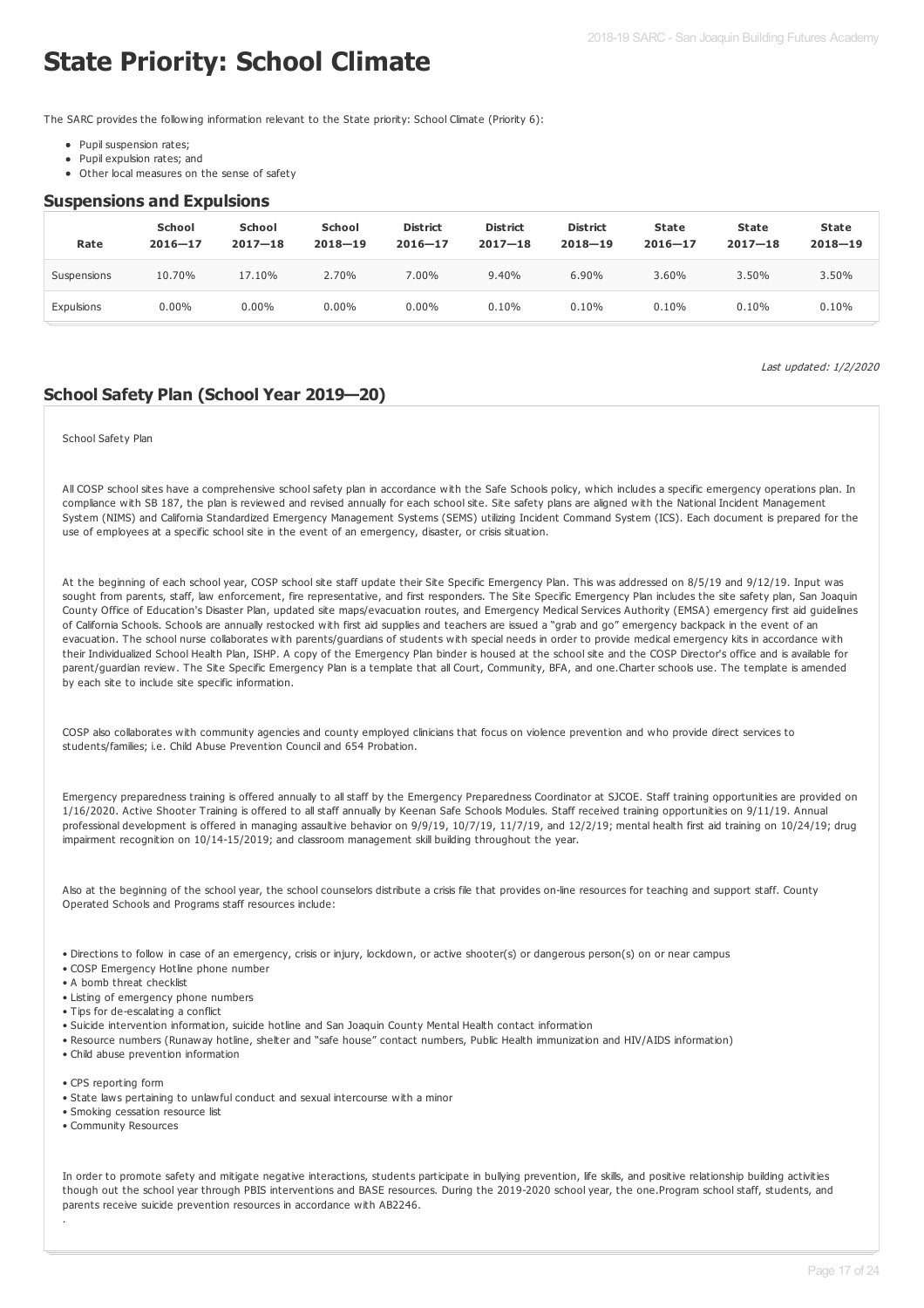Last updated: 1/14/2020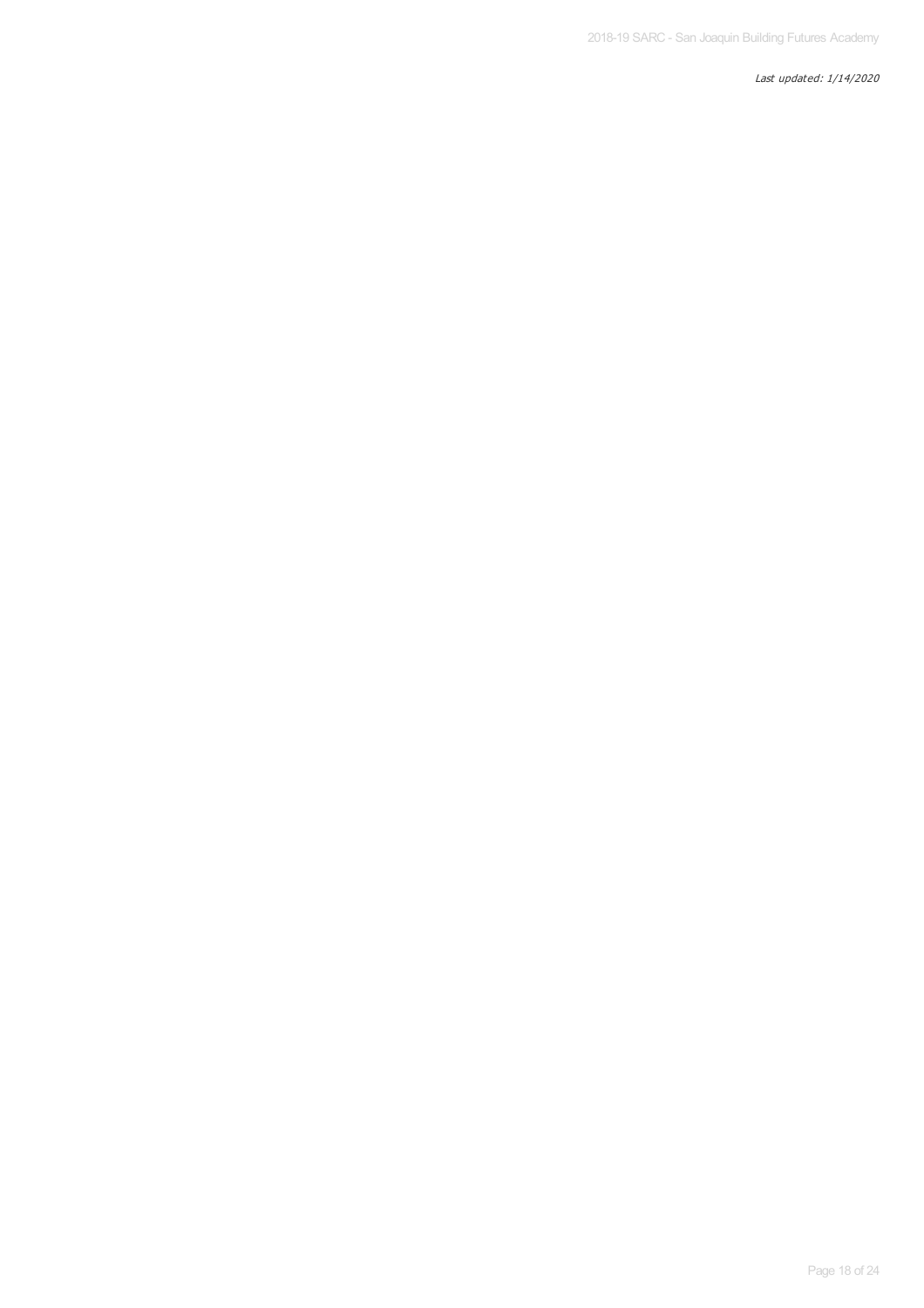# **D. Other SARC Information**

The information in this section is required to be in the SARC but is not included in the state priorities for LCFF.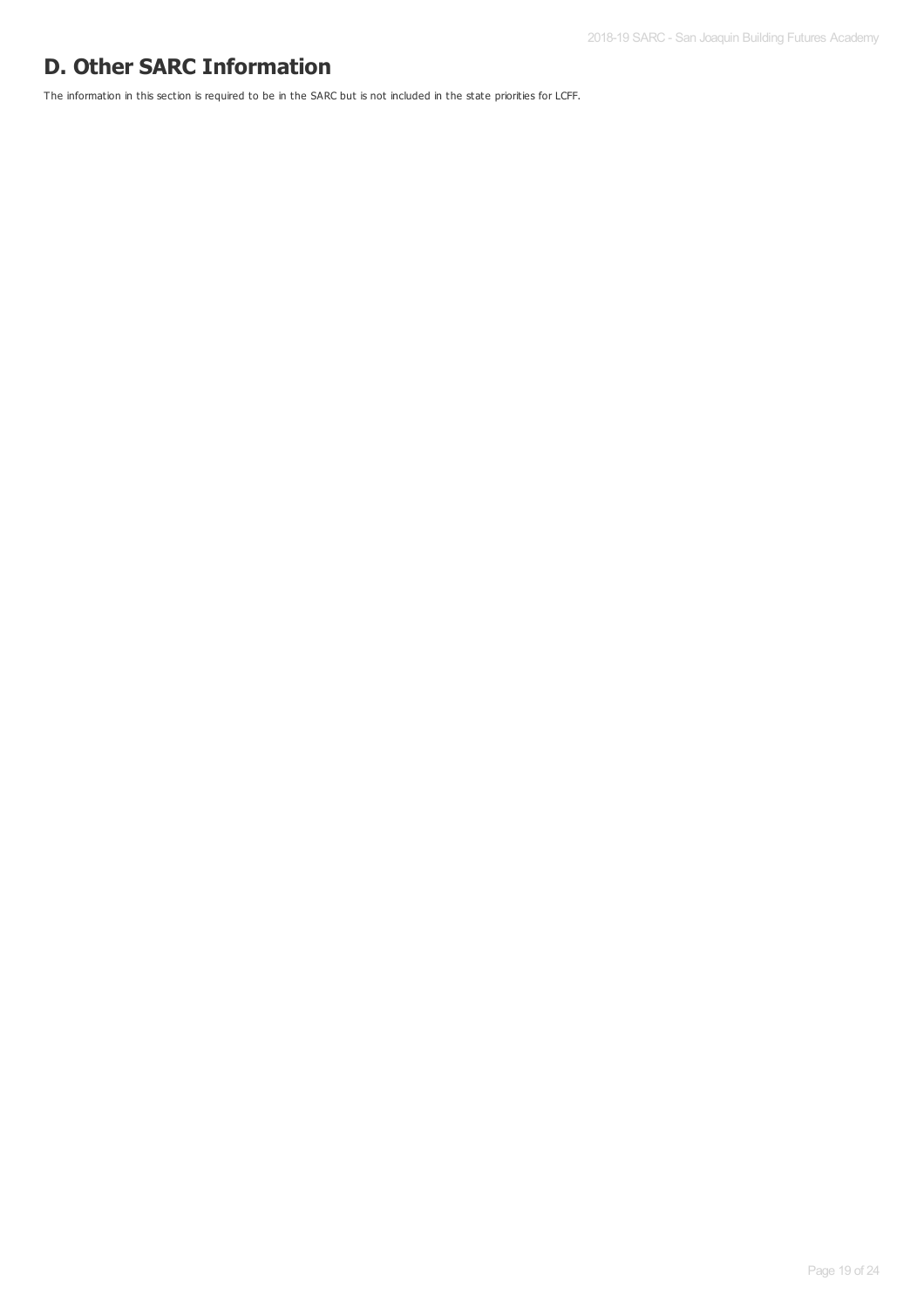## **Average Class Size and Class Size Distribution (Secondary) (School Year 2016—17)**

| Subject        | <b>Average Class Size</b> | Number of Classes *<br>$1 - 22$ | Number of Classes *<br>$23 - 32$ | Number of Classes *<br>$33+$ |
|----------------|---------------------------|---------------------------------|----------------------------------|------------------------------|
| English        | 25.00                     |                                 | 8                                |                              |
| Mathematics    | 30.00                     |                                 | 4                                |                              |
| Science        | 30.00                     |                                 | $\overline{4}$                   |                              |
| Social Science | 37.00                     |                                 |                                  | э                            |

\* Number of classes indicates how many classrooms fall into each size category (a range of total students per classroom). At the secondary school level, this information is reported by subject area rather than grade level.

### **Average Class Size and Class Size Distribution (Secondary) (School Year 2017—18)**

| Subject        | <b>Average Class Size</b> | Number of Classes *<br>$1 - 22$ | Number of Classes *<br>$23 - 32$ | Number of Classes *<br>$33+$ |
|----------------|---------------------------|---------------------------------|----------------------------------|------------------------------|
| English        | 18.00                     | 8                               |                                  |                              |
| Mathematics    | 18.00                     | 8                               |                                  |                              |
| Science        | 19.00                     | 8                               |                                  |                              |
| Social Science | 12.00                     | 12                              |                                  |                              |

\* Number of classes indicates how many classrooms fall into each size category (a range of total students per classroom). At the secondary school level, this information is reported by subject area rather than grade level.

### **Average Class Size and Class Size Distribution (Secondary) (School Year 2018—19)**

| Subject        | <b>Average Class Size</b> | Number of Classes *<br>$1 - 22$ | Number of Classes *<br>$23 - 32$ | Number of Classes *<br>$33+$ |
|----------------|---------------------------|---------------------------------|----------------------------------|------------------------------|
| English        | 14.00                     | 9                               |                                  |                              |
| Mathematics    | 10.00                     | 12                              |                                  |                              |
| Science        | 10.00                     | 12                              |                                  |                              |
| Social Science | 14.00                     | 9                               |                                  |                              |

\* Number of classes indicates how many classrooms fall into each size category (a range of total students per classroom). At the secondary school level, this information is reported by subject area rather than grade level.

Last updated: 1/16/2020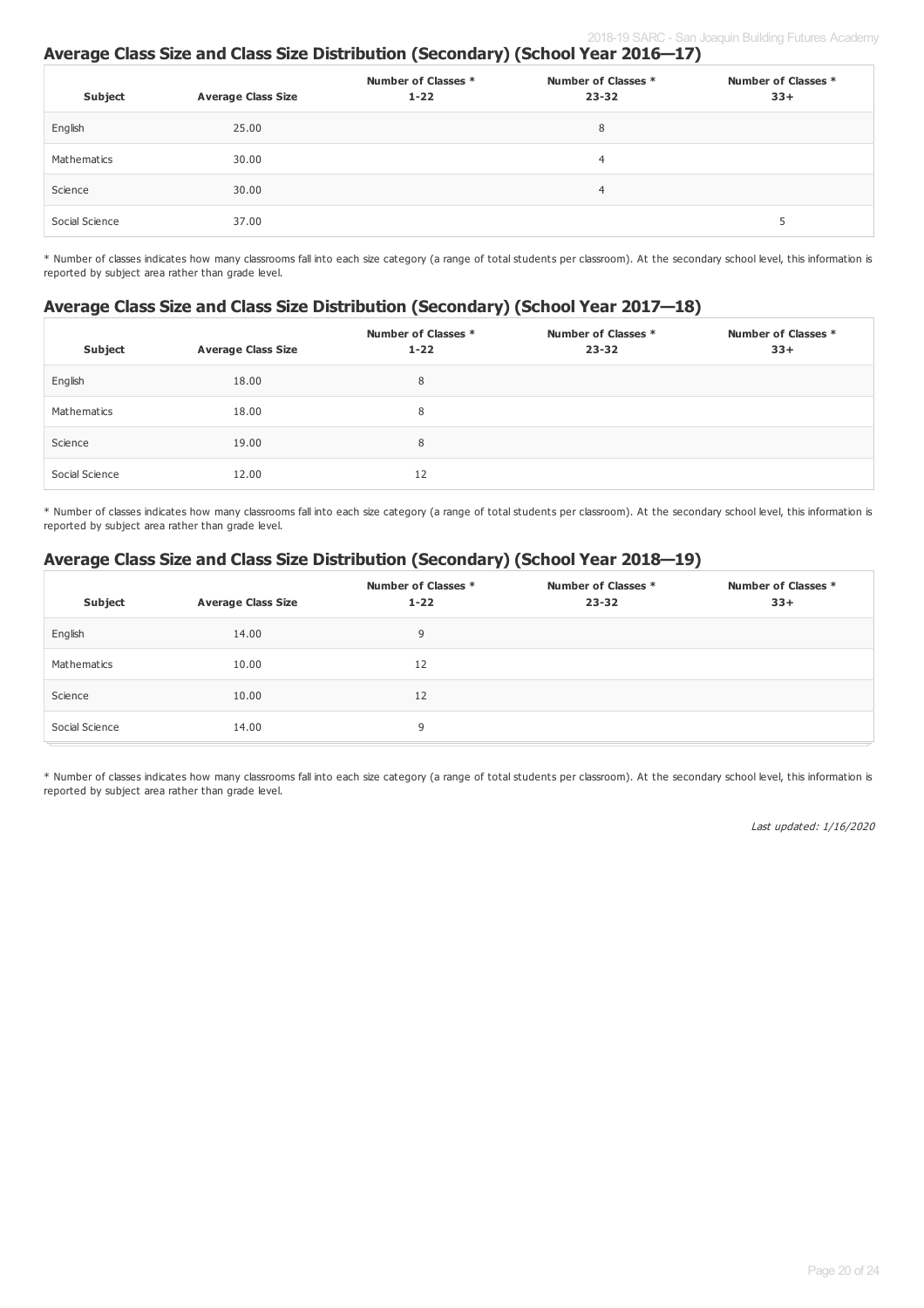2018-19 SARC - San Joaquin Building Futures Academy

### **Ratio of Academic Counselors to Pupils (School Year 2018—19)**

|             | Title | Ratio** |
|-------------|-------|---------|
| Counselors* |       | 406.70  |

\*One Full Time Equivalent (FTE) equals one staff member working full time; one FTE could also represent two staff members who each work 50 percent of full time. \*\*Average Number of Pupils per Counselor

Last updated: 1/2/2020

## **Student Support Services Staff (School Year 2018—19)**

| <b>Title</b>                                                  | Number of FTE* Assigned to School |
|---------------------------------------------------------------|-----------------------------------|
| Counselor (Academic, Social/Behavioral or Career Development) | 0.30                              |
| Library Media Teacher (Librarian)                             |                                   |
| Library Media Services Staff (Paraprofessional)               |                                   |
| Psychologist                                                  |                                   |
| Social Worker                                                 |                                   |
| Nurse                                                         | 0.10                              |
| Speech/Language/Hearing Specialist                            |                                   |
| Resource Specialist (non-teaching)                            | 1.00                              |
| Other                                                         |                                   |

\*One Full Time Equivalent (FTE) equals one staff member working full time; one FTE could also represent two staff members who each work 50 percent of full time.

Last updated: 1/2/2020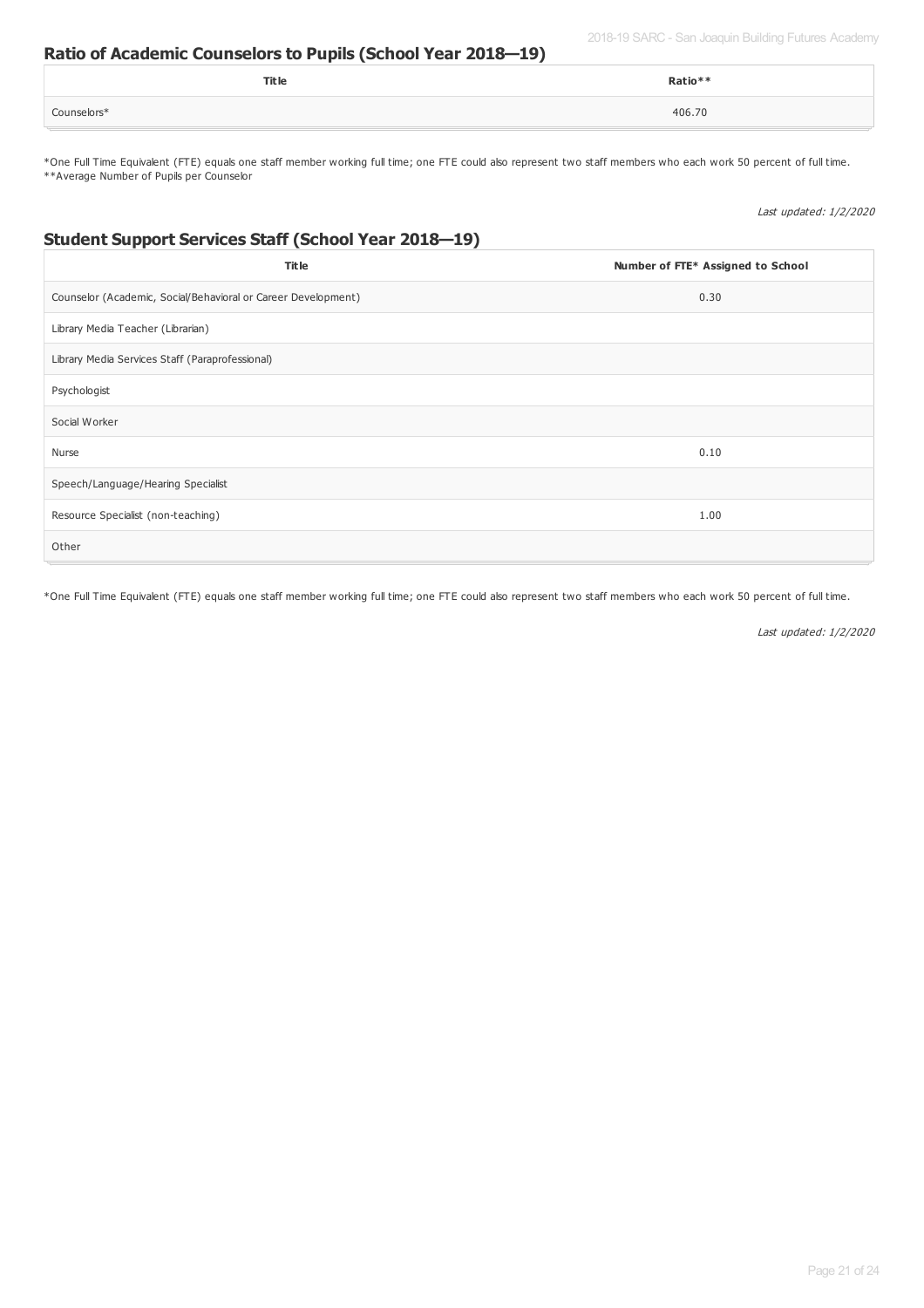# **Expenditures Per Pupil and School Site Teacher Salaries (Fiscal Year 2017—18)**

| Level                                         | <b>Total Expenditures Per Pupil</b> | <b>Expenditures Per Pupil</b><br>(Restricted) | <b>Expenditures Per Pupil</b><br>(Unrestricted) | <b>Average Teacher Salary</b> |
|-----------------------------------------------|-------------------------------------|-----------------------------------------------|-------------------------------------------------|-------------------------------|
| School Site                                   | \$13542.00                          | \$860,00                                      | \$12682.00                                      | \$64347.00                    |
| District                                      | N/A                                 | N/A                                           | $- -$                                           | $- -$                         |
| Percent Difference - School Site and District | N/A                                 | N/A                                           | $- -$                                           | $0.00\%$                      |
| State                                         | N/A                                 | N/A                                           | \$7506.64                                       | --                            |
| Percent Difference - School Site and State    | N/A                                 | N/A                                           | 51.00%                                          | $-\!$                         |

Note: Cells with N/A values do not require data.

Last updated: 1/10/2020

## **Types of Services Funded (Fiscal Year 2018—19)**

Edmentum Supplemental Courseware and Assessment Program Core Curriculum and materials/supplies Parental Involvement Professional Development Summer School Mental Health Clinicians Truancy Task Force Positive Behavior Intervention Services Restorative Practices

Last updated: 1/23/2020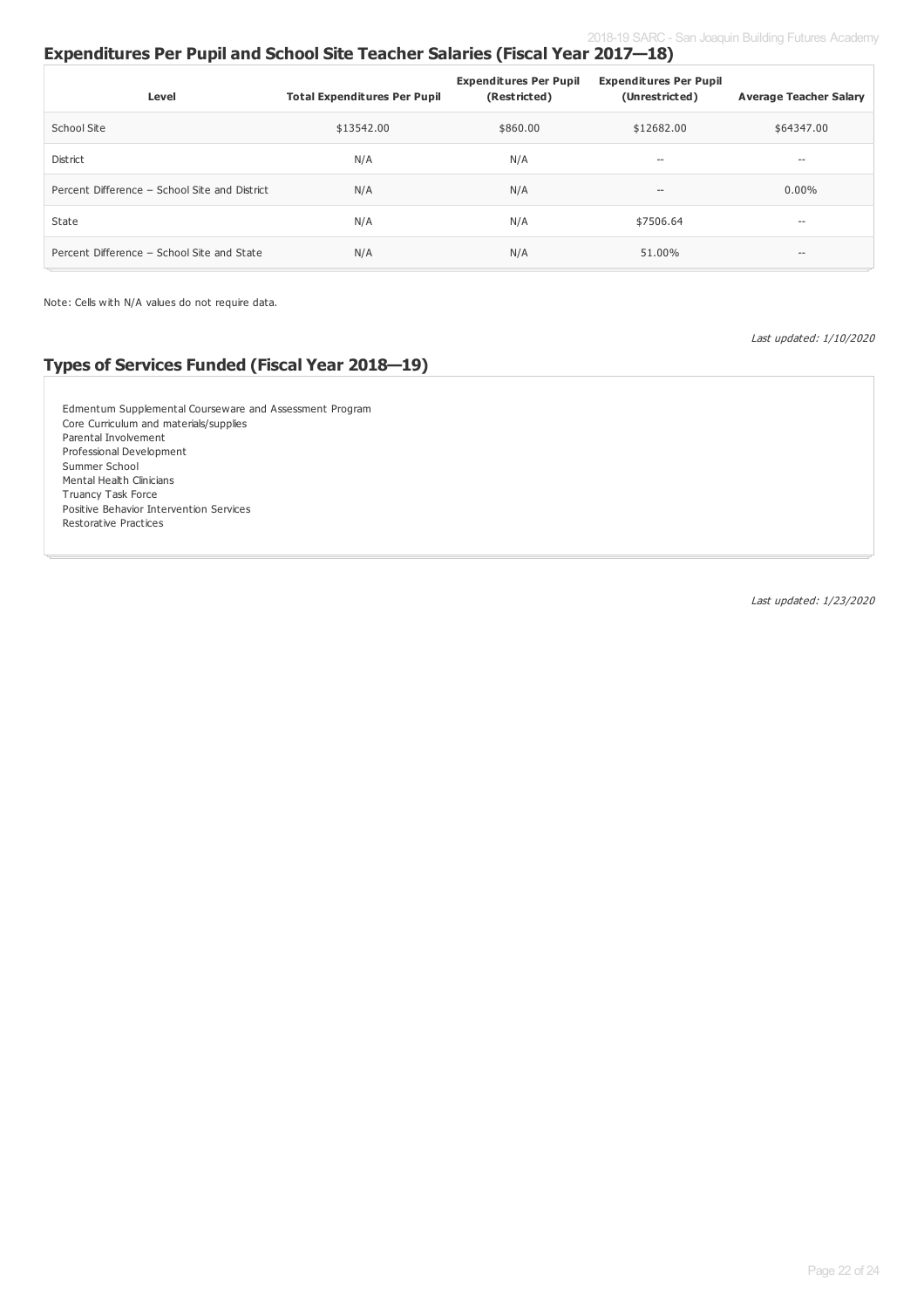# **Teacher and Administrative Salaries (Fiscal Year 2017—18)**

| Category                                      | <b>District Amount</b> | <b>State Average For Districts In Same Category</b> |
|-----------------------------------------------|------------------------|-----------------------------------------------------|
| Beginning Teacher Salary                      | \$46,850               |                                                     |
| Mid-Range Teacher Salary                      | \$68,956               | $-\!$                                               |
| Highest Teacher Salary                        | \$91,062               | $-\!$                                               |
| Average Principal Salary (Elementary)         | \$                     | $-\!$                                               |
| Average Principal Salary (Middle)             | \$                     | --                                                  |
| Average Principal Salary (High)               | \$159,378              | $-\!$                                               |
| Superintendent Salary                         | \$235,000              | $-\!$                                               |
| Percent of Budget for Teacher Salaries        | 23.89%                 | $\hspace{0.05cm} -$                                 |
| Percent of Budget for Administrative Salaries | 14.19%                 |                                                     |

For detailed information on salaries, see the CDE Certificated Salaries & Benefits web page at <https://www.cde.ca.gov/ds/fd/cs/>.





Last updated: 1/10/2020